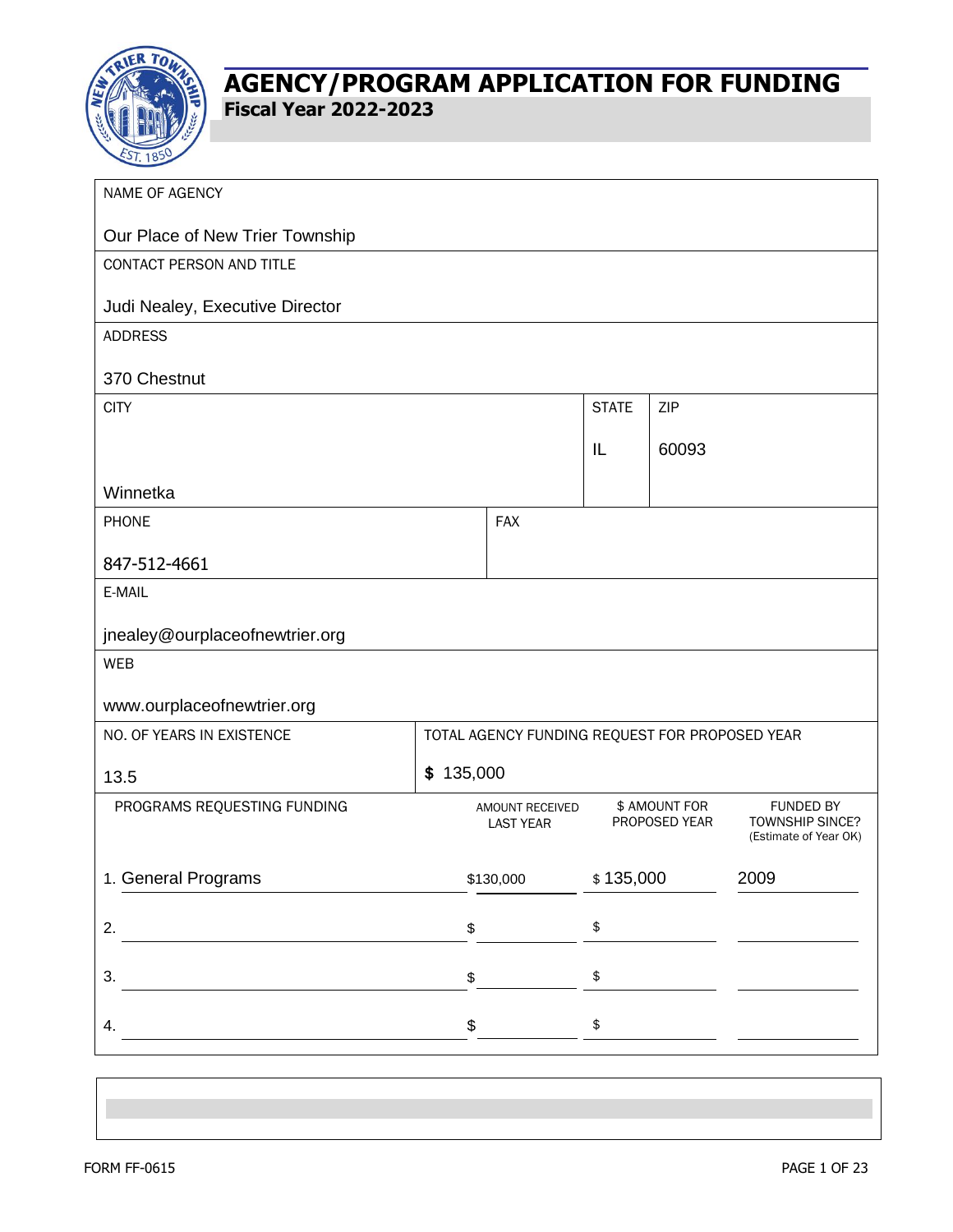

# **Eligibility Criteria For Funding**

New Trier Township General Statement of Policy:

- **Each agency/program requesting funding from the Township will be referred to either the Agency Oversight Committee, the Mental Health Committee, or the Money Follows the Person Committee of the Township. Those committees will make funding and agency/program recommendations to the New Trier Township Board of Trustees. You will be notified of their final decisions sometime in the spring.**
- Agencies considered for funding should have been in existence for one year after receiving their not-for profit status from the State of Illinois and have been providing services to the community during that time.
- No agency with the ability to tax or conduct referendums will receive Township funding.

In order to be eligible for funding an agency must meet the following minimum requirements:

- **Area Served -** While an agency may serve areas other than New Trier Township, its programs must serve residents of New Trier Township.
- **Proportion of Township Residents Served-** For agencies serving more than New Trier Township, the amount of funding requested shall take into consideration the proportion of the agency's service rendered to residents of New Trier Township.
- **Non-Profit -** Funded agencies must be 501 (c) (3) not-for-profits.
- **Needs-** The need for the service must be demonstrated.
- **Standards -** An agency requesting funding must have at least one full-time paid staff person, or its equivalent; the credentials of the applicant's staff shall meet professional standards, commensurate with the responsibilities involved.
- **Employment Practices -** The agency must be an equal opportunity employer.
- **Articles of Incorporation -** Submit a copy, as amended, if changed in the last 12 months.
- **Bylaws -** Submit a copy, as amended, if changed in the last 12 months.
- **Use of Funds -** Funds must be used as specified in the grant application and as approved by the Township. Changes must be cleared with the Township.
- **Accessibility -** All services must be available to clients with disabilities and the agency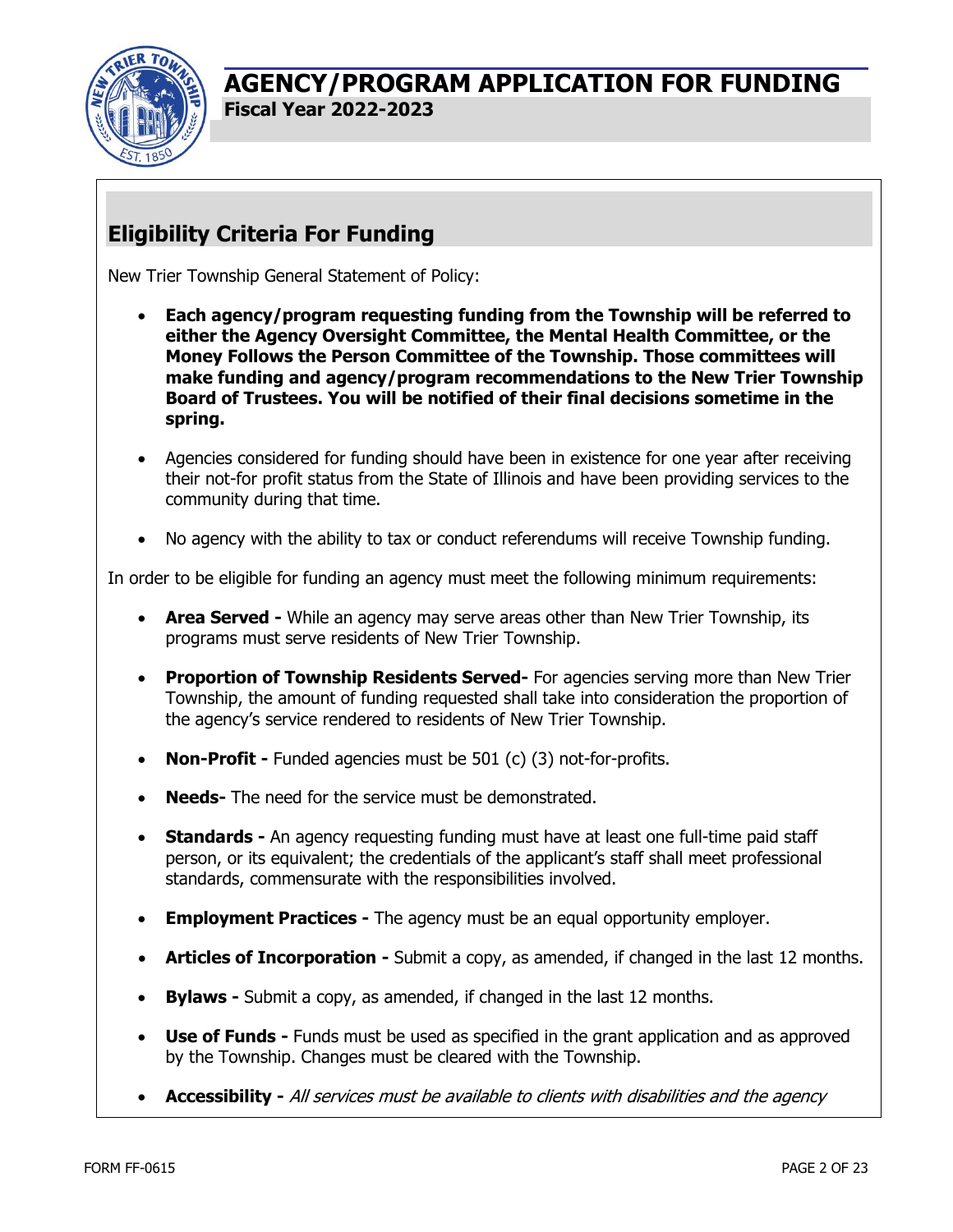

must be able to deliver services from a site that is ADA accessible. If not, please explain.

- **Accountability -** The agency shall maintain communication with the assigned advisory committee liaison, who must be allowed to attend board meetings upon request. The agency may dismiss the person from a board meeting if they convene into Executive Session. The agency shall provide meeting minutes to the liaison upon request
	- **Financial -** All agencies with budgets of greater than \$300,000 must have an annual audit performed by an independent CPA. Those agencies with a budget of \$300,000 or less must submit to the Township a copy of form AG990 that is sent to the Attorney General's Office. The Township reserves the right to request an audit be performed for agencies with budgets of \$300,000 or less.
	- **Absence of Conflicts of Interest** The agency certifies, to the best of its knowledge, information, and belief, that it has no current relationship or involvement with any New Trier Township Trustee, Employee, or Committee Member which the Agency reasonably believes could either favorably or unfavorably influence the Township's possible grant of the Agency's funding request.

**YES\_\_\_\_\_X\_\_\_\_\_ NO\_\_\_\_\_\_\_\_\_\_\_ - If no, please explain.**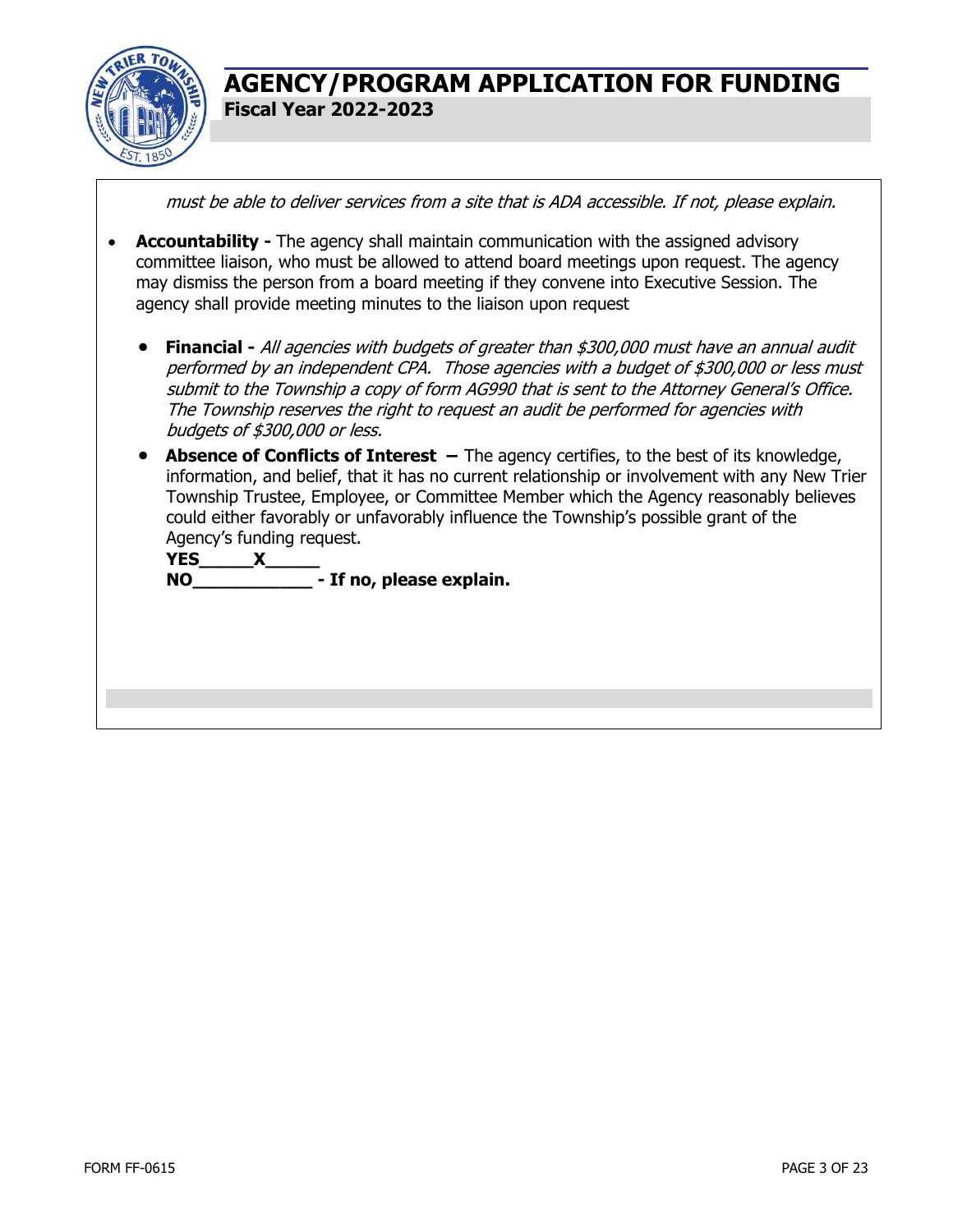

 $\Gamma$ 

## **AGENCY/PROGRAM APPLICATION FOR FUNDING Fiscal Year 2022-2023**

|             |           | <b>Other Certification Issues</b>                                                                                                                                                                  |
|-------------|-----------|----------------------------------------------------------------------------------------------------------------------------------------------------------------------------------------------------|
|             |           | Please mark yes, no, or other as appropriate next to each statement. If no, or other, please explain.<br>Supporting documents may be requested at a future date and must be supplied upon request. |
| <b>YES</b>  | <b>NO</b> | OTHER (PLEASE EXPLAIN)                                                                                                                                                                             |
| $\boxtimes$ |           | Agency maintains a personnel policy manual                                                                                                                                                         |
| $\boxtimes$ |           | Agency has a non-discrimination policy                                                                                                                                                             |
| $\boxtimes$ |           | Agency has a sexual harassment policy                                                                                                                                                              |
| $\boxtimes$ |           | Agency has a grievance procedure                                                                                                                                                                   |
|             |           | Agency has a Strategic Plan                                                                                                                                                                        |
|             |           | Covers years 2021 - 2024                                                                                                                                                                           |
| $\boxtimes$ |           | Agency produces an Annual Report                                                                                                                                                                   |
|             |           | Most recent report covers period January - December 2020                                                                                                                                           |
| $\boxtimes$ |           | Agency has an effective fiscal management system in place and has disclosed any and<br>all Conflicts of Interest as described in the Eligibility Criteria for Funding.                             |
| $\boxtimes$ |           | Audit or AG990 completed and copy provided to the Township for most recent fiscal<br>year                                                                                                          |
| $\boxtimes$ |           | Agency maintains general liability insurance coverage and names New Trier Township<br>as additional insurer                                                                                        |
|             |           | Amount of coverage \$3,000,000 umbrella, \$1,000,000 liability                                                                                                                                     |
|             |           | Name of insurer West Bend                                                                                                                                                                          |
|             |           | Effective dates of coverage February 2021 - February 2022                                                                                                                                          |
| $\boxtimes$ |           | Agency pays all state and federal payroll taxes                                                                                                                                                    |
| $\boxtimes$ |           | Agency has a conflict of interest policy.                                                                                                                                                          |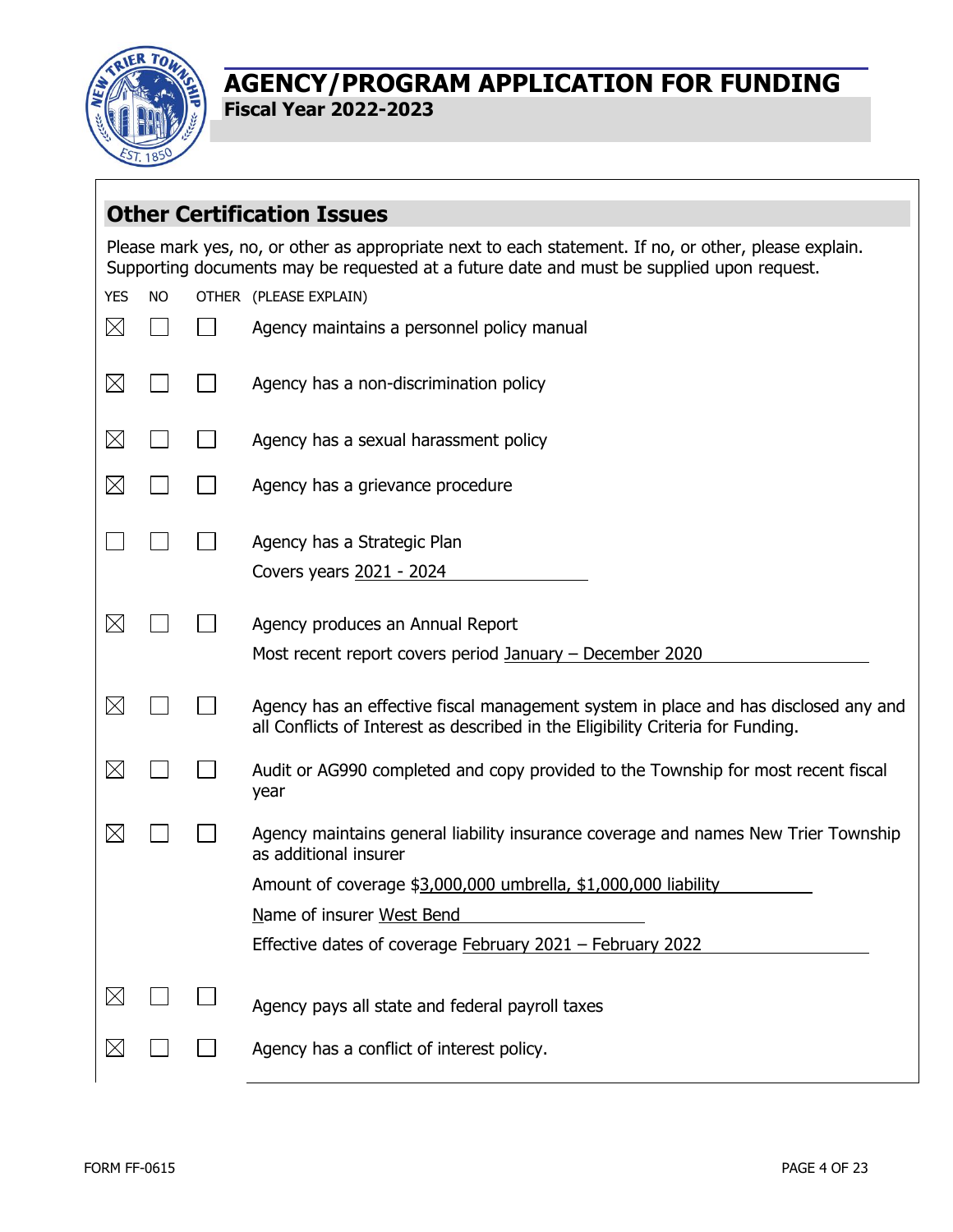

| <b>YES</b>                                                                                                  | <b>NO</b>   |  | OTHER (PLEASE EXPLAIN)                                                                                                                                                                                                                                                                                                      |  |  |  |
|-------------------------------------------------------------------------------------------------------------|-------------|--|-----------------------------------------------------------------------------------------------------------------------------------------------------------------------------------------------------------------------------------------------------------------------------------------------------------------------------|--|--|--|
| $\boxtimes$                                                                                                 |             |  | Agency has by-laws in place                                                                                                                                                                                                                                                                                                 |  |  |  |
|                                                                                                             |             |  | Date last amended/accepted June 2019                                                                                                                                                                                                                                                                                        |  |  |  |
|                                                                                                             | $\boxtimes$ |  | Agency is accredited by recognized accreditation organization (where appropriate)                                                                                                                                                                                                                                           |  |  |  |
|                                                                                                             |             |  |                                                                                                                                                                                                                                                                                                                             |  |  |  |
|                                                                                                             |             |  |                                                                                                                                                                                                                                                                                                                             |  |  |  |
| $\times$                                                                                                    |             |  | Agency's board serves without compensation                                                                                                                                                                                                                                                                                  |  |  |  |
|                                                                                                             |             |  | Number of board members 10<br><u> 1989 - Andrea State Barbara, pre</u>                                                                                                                                                                                                                                                      |  |  |  |
|                                                                                                             |             |  |                                                                                                                                                                                                                                                                                                                             |  |  |  |
|                                                                                                             |             |  | List board sub-committees Finance, Development, Program, Human Resources,                                                                                                                                                                                                                                                   |  |  |  |
|                                                                                                             |             |  | <b>Executive, Governance</b>                                                                                                                                                                                                                                                                                                |  |  |  |
|                                                                                                             |             |  | Schedule of board meetings Monthly, 3rd Wednesday                                                                                                                                                                                                                                                                           |  |  |  |
|                                                                                                             | $\boxtimes$ |  | Agency has Auxiliary or other Advisory/Governing Board. If so, please explain:                                                                                                                                                                                                                                              |  |  |  |
| $\boxtimes$                                                                                                 |             |  | Agency provides staff with opportunities for training and personal development                                                                                                                                                                                                                                              |  |  |  |
| $\boxtimes$                                                                                                 |             |  | Agency has filed its annual report with the Illinois Attorney General<br># May 2021<br><u>and the state of the state of the state of the state of the state of the state of the state of the state of the state of the state of the state of the state of the state of the state of the state of the state of the state</u> |  |  |  |
| $\boxtimes$                                                                                                 |             |  | Agency has filed its annual report with the Illinois Secretary of State<br># March 2021                                                                                                                                                                                                                                     |  |  |  |
|                                                                                                             |             |  | Federal Tax ID # 11-3838696                                                                                                                                                                                                                                                                                                 |  |  |  |
| We certify that we meet all the eligibility criteria for funding and that the information contained in this |             |  |                                                                                                                                                                                                                                                                                                                             |  |  |  |
|                                                                                                             |             |  | application is true and correct to the best of our knowledge and agree to comply with all requirements of<br>the program and funder if we are awarded and accept funding. Furthermore, our Board has been advised<br>of the Eligibility Criteria and approved our signing of this document.                                 |  |  |  |
|                                                                                                             |             |  | Agency Director Name Judi Nealey                                                                                                                                                                                                                                                                                            |  |  |  |
|                                                                                                             | Signature   |  | Date:                                                                                                                                                                                                                                                                                                                       |  |  |  |
| Board President Name Jane Gallery                                                                           |             |  |                                                                                                                                                                                                                                                                                                                             |  |  |  |
|                                                                                                             | Signature   |  | Date:                                                                                                                                                                                                                                                                                                                       |  |  |  |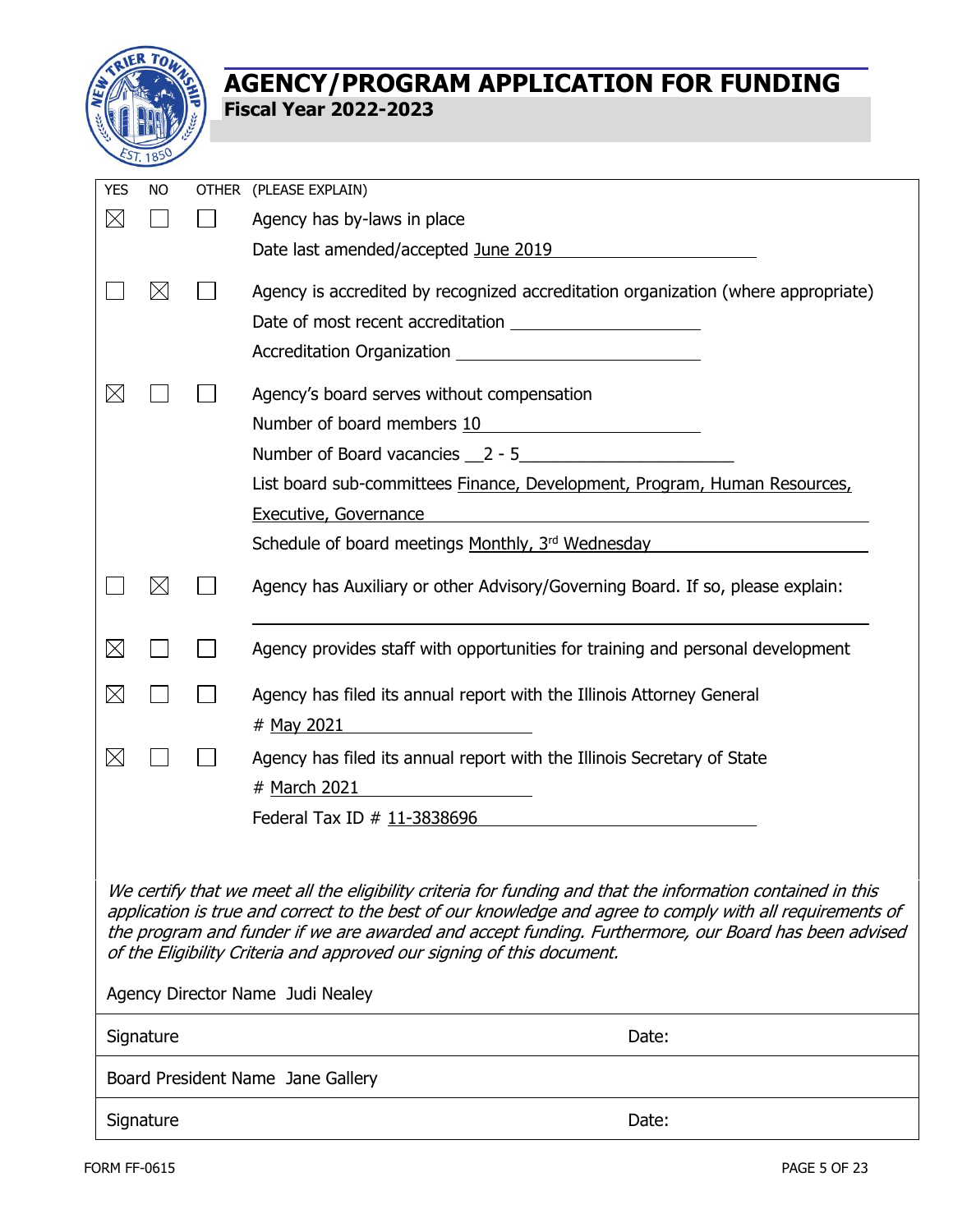

# **Organizational Profile**

(A) The Organizational Profile is part of the New Trier Township Application For Funding; and (B) It is the Agency's responsibility to keep the Organizational Profile information current each year and provide New Trier Township with further information on an ongoing basis if there are any significant changes, such as to the mission, organization, board requirements, and/or other changes.

(1) Briefly summarize the agency's mission, history, services, and organizational structure. Have these changed significantly over the lifespan of the organization? (Please attach a current organizational chart, if available.)

**Mission:** Our Place started with a simple vision: individuals with developmental disabilities should be able to remain in their home community into adulthood, living lives of meaning and purpose. Our mission is to provide supports so that they can attain this vision and build meaningful, productive, socially connected lives here in our community.

**History:** In 2008 a group of parents and community members in the north Chicago suburbs came together to realize this vision. Together, and with a start-up grant from New Trier Township, they created Our Place with the objective to ensure that participants develop the skills and gain the experiences they need to live independently, as fully engaged citizens.

We grew quickly and currently serve close to 90 individuals, with an annual budget of around \$1 million. In our short history, we have created a solid program that meets the needs of each of our participants while engaging with and strengthening our community.

**Services:** Our Place seeks to improve outcomes for individuals with disabilities - educationally, socially, vocationally, and as engaged members of their community. We continually design and implement innovative programs using best-in-class initiatives, focusing on the development of social skills and meaningful relationships. Our programs are integrated within the community, where participants volunteer, learn, make connections, and build life skills. We serve teens starting at the age of 16 so that their transition to adulthood is seamless when they graduate at age 22. Participants don't age out of Our Place and many of our original participants are still actively involved well into their thirties.

**Organizational Structure:** The Executive Director is responsible for the day-to-day operations of the organization, with oversight by the Board of Directors. The Program Director and Finance and Administration Director handle the primary functions of the agency, and report to the Executive Director. Our Place employs 12 professional staff members, 9 of whom deliver programs.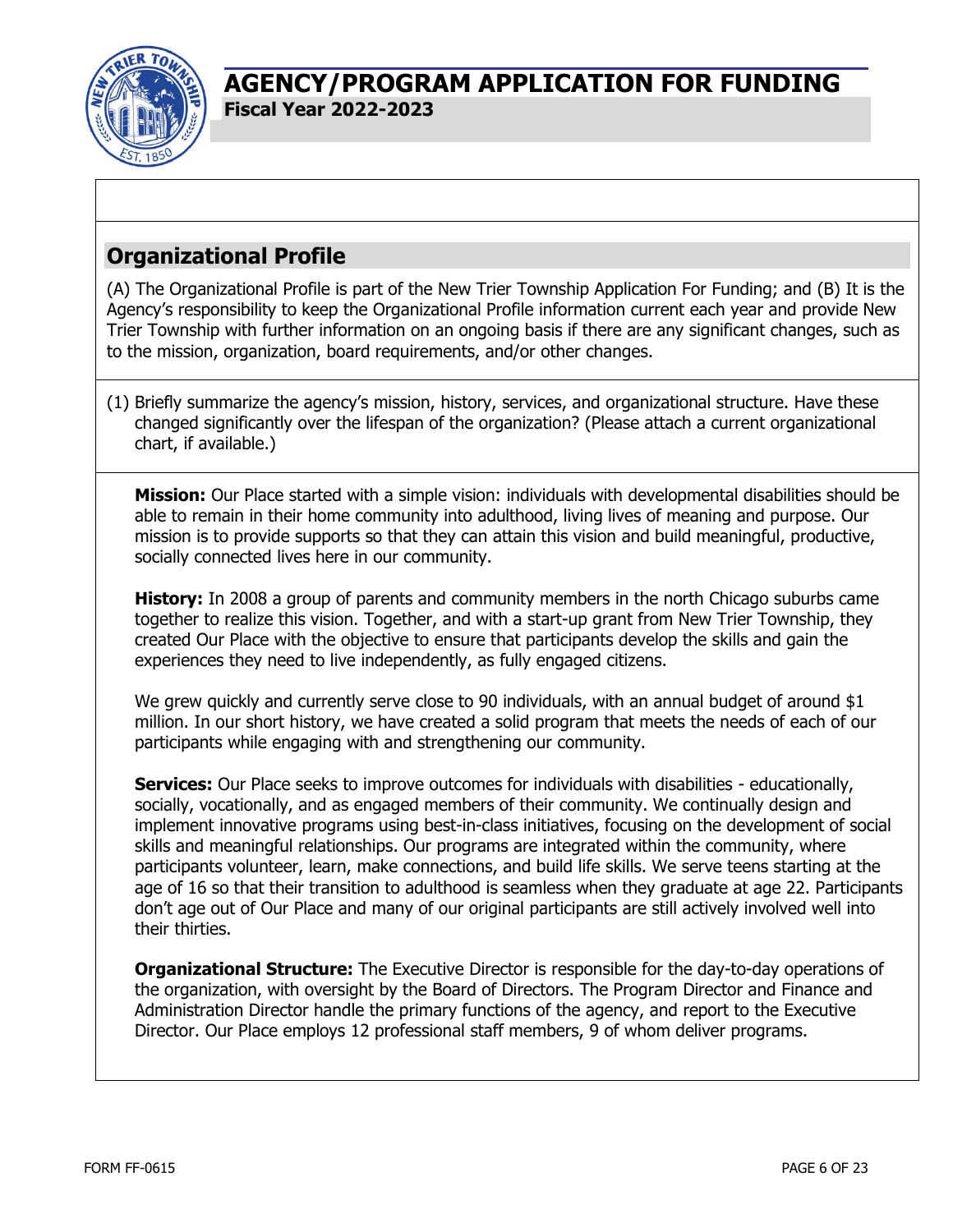

(2) Briefly summarize the role of the board and the requirements for serving on it. What role does the board play in the administration and operation of your organization and what is the desired size of a full and active board?

The Board of Directors is responsible for determining the mission, vision, and values of the agency and ensuring that management delivers programs to attain these goals. It does this by developing a strategic plan; establishing policies and objectives; hiring and evaluating the executive director; acquiring sufficient resources for operations; and accounting to the public, including funding agencies, the government, families, participants, donors, and the community.

We maintain comprehensive insurance to cover liability, directors and officers, cyber-security, continuation of operations, and umbrella coverage. All Board members are actively engaged in fundraising and relationship building. All Board members donate personally and bring in funds from other individuals, corporations, and philanthropic organizations.

Requirements for serving on the board include a commitment to providing excellent services for teens and adults with developmental disabilities; managerial, professional and/or organizational skills; and involvement in the community.

We envision a full and active board will have 12 - 15 members. We currently have 10 Board members and are developing new candidates by having them serve on committees. Seven board members have a family member in programs.

# **Agency/Program Funding Request Information**

#### **PROGRAM DESCRIPTION**

(1) Describe the services provided by this program, eligibility requirements, and the target population.

#### **Services**

We are requesting funds for our general program where we focus on skills development and immersion in community life. We operate in the center of Wilmette with in-person programs on weekdays from 9:30 till 5:00 and Saturday evenings. We also offer online programs six days a week.

We help participants develop meaningful relationships with peers, staff, mentors, and community volunteers; we have found this to be the most effective way to help them attain their personal objectives. Participants choose from close to 40 distinct programs to meet their personal goals and interests with multiple activities in the areas of literacy, arts, vocational training, healthy living, life skills, recreation, service, interactive games, and socials.

Close to 50% of activities are offered in the community, alongside local residents. We exercise and play team sports at park district fitness centers, hold book discussions at local libraries, eat lunch at local restaurants, and provide service in community nonprofit agencies.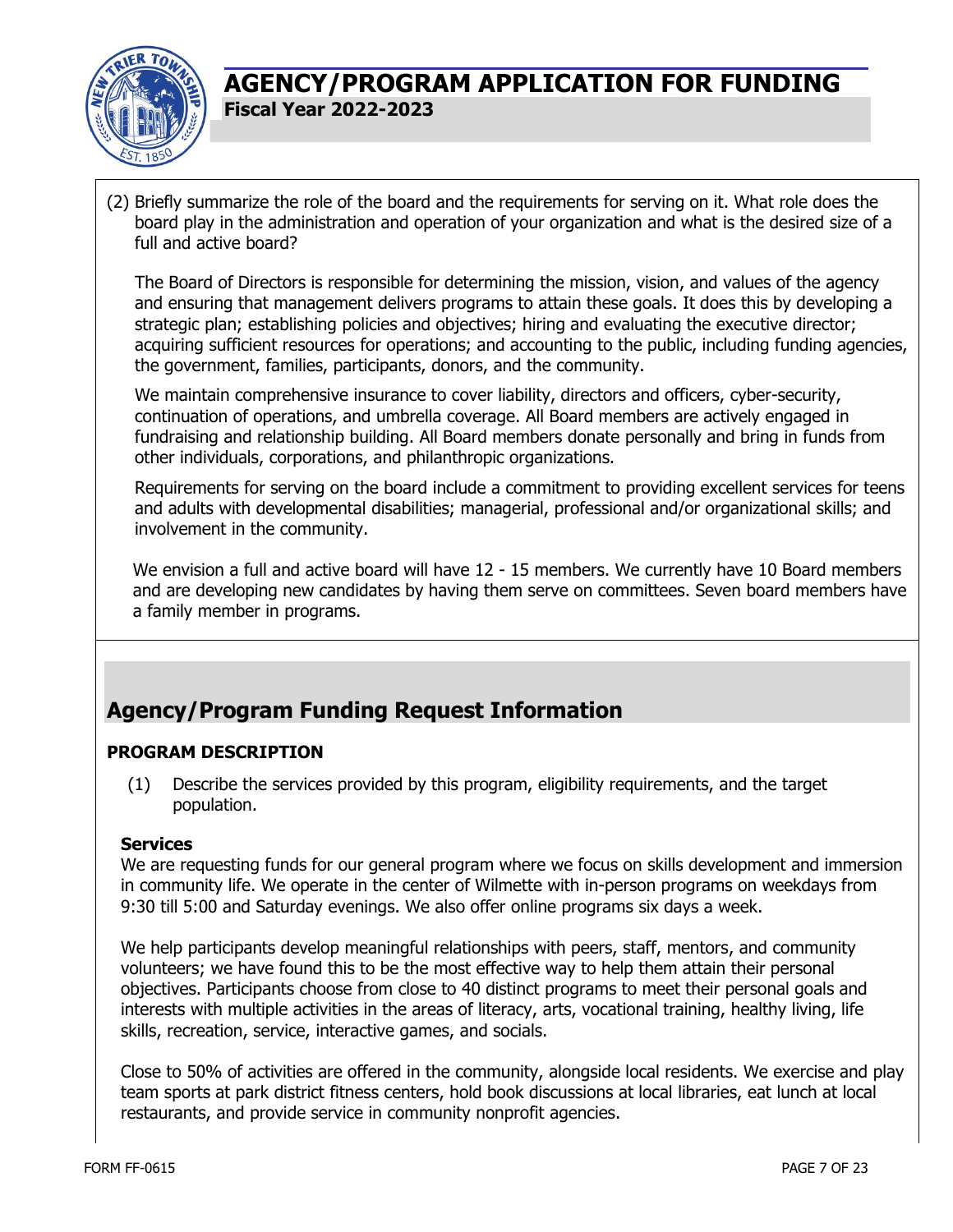

Community volunteers are an integral part of our mission and a key to the success of our program. Retired business people provide motivation and individualized attention to participants in programs. Community members act as job coaches in our vocational training program at the Township Food Pantry. High school and college students act as peer mentors, providing friendship and social skills modeling for participants.

#### **Eligibility Requirements**

The eligibility requirements are that participants have intellectual and developmental disabilities, are at least 16 years old, and seek to participate in programs that focus on social engagement and community integration.

#### **Target Population**

The target population is individuals with intellectual and developmental disabilities who have completed educational programs at the end of the school year in which they turned 22, and young adults age 16 and older.

(2) How does this program fit in with one or more of the priorities identified by New Trier Township in its strategic plan? Please explain.

Our program directly addresses the wide-ranging needs of persons with intellectual and developmental disabilities by providing direct services in our community. We follow the principles of person-centered planning and community integration. In addition, we fit with other main priorities of the Township's strategic plan:

- We assist seniors through our volunteer service at retirement communities.
- We provide young adults in our community valuable service opportunities through peer mentoring.
- Our work at the Township Food Pantry and holiday programs benefits low-income families.
- Our collaboration with Our House Communities supports individuals and families seeking innovative residential options in the Township so that they can age in place rather than move to institutions.

Please check each priority you feel the program addresses. (Most programs will address only one or two priorities.)

See our website at [www.newtriertownship.com](http://www.newtriertownship.com/) for more information.

 $\boxtimes$  Aging in Place  $\boxtimes$  Low Income Families

 $\boxtimes$  Youth Services  $\boxtimes$  Persons with Disabilities

□ Other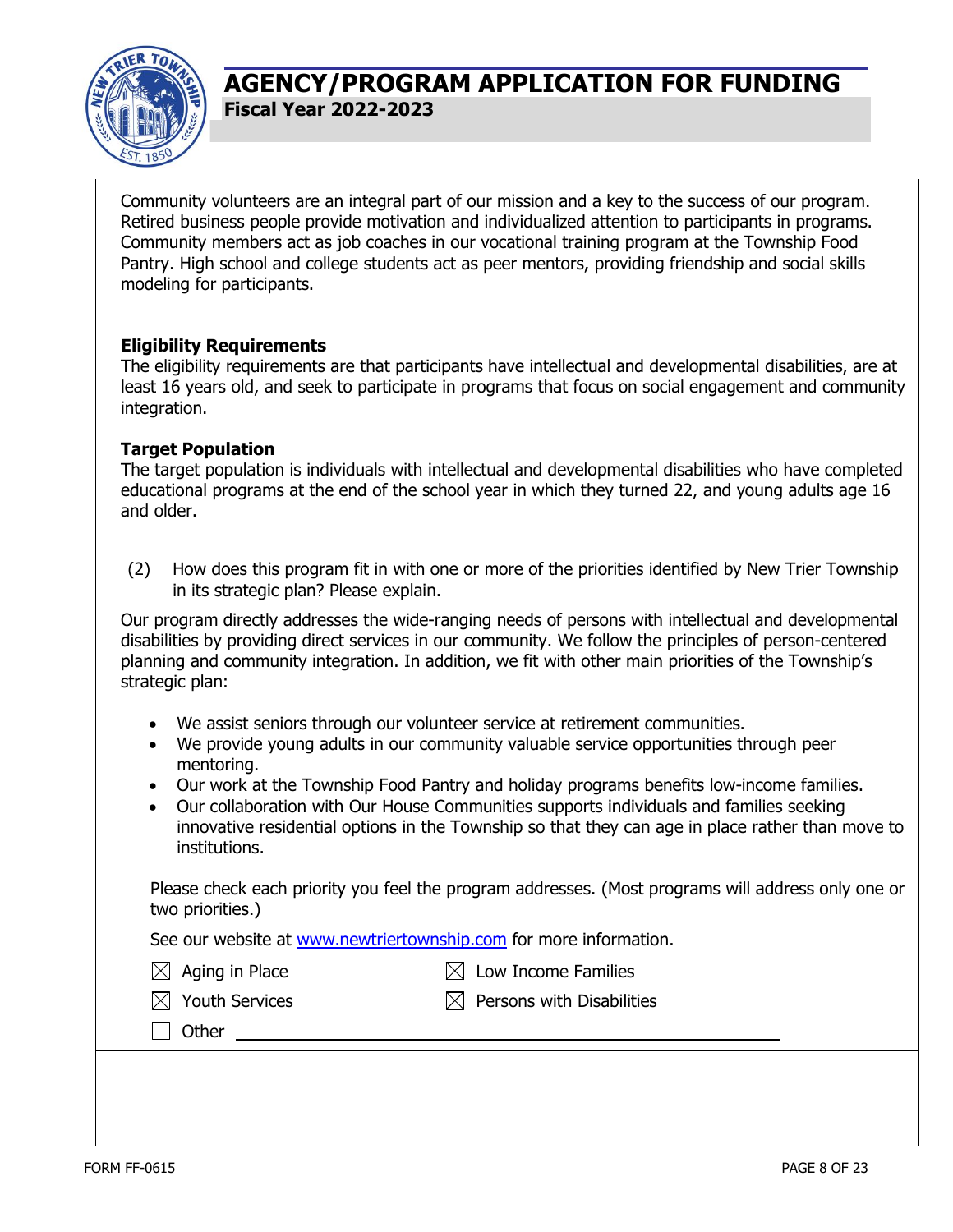

### **NEED**

(3) Describe the need and demand for this program in the community and justify that it deserves investment of Township funding. You may include both data and examples of individual clients.

Schools in our community provide excellent services for persons with developmental disabilities through the age of 22, with education, vocational training, and opportunities for personal growth. But, when these residents graduate, the programs that invested in their futures come to an end. Jobs are hard to come by and even harder to sustain. Social programs to help them engage socially are limited, and most offer little flexibility to accommodate personal interests and needs. Many individuals cannot join general community programs because they do not have the required social skills. Transportation is a major problem as most of these individuals do not drive, many cannot navigate public transportation, and the door-to-door PACE bus is difficult to predict.

That is why we created Our Place in 2008 - to ensure that adults with developmental disabilities can continue building meaningful lives in our home community. But the number of adults needing services continues to increase at the same time that government support plummets in Illinois. Programs reliant on state funding have become less flexible in accommodating individual needs and less able to hire highly qualified professional staff. Families struggle to pay for services, especially when their sons or daughters need individualized supports. Adults who have part-time jobs often cannot join in social programs because of conflicting hours.

We address these challenges by offering a variety of schedule and activity options, meeting the needs of individuals, and keeping our fees relatively low. And we offer fee waivers for families who need financial support. We work with families and participants to set meaningful goals and we support the attainment of those goals with individualized plans, meaningful programs, and strong community engagement.

To deliver these services and continue improving lives for adults with developmental disabilities in our community, we need to raise approximately half of our budgeted revenues, or over \$500,000 every year. In addition, we need to fund the Fee Waivers that some of our families rely on.

We continue to provide opportunities for staff to develop specialized skills so that they can support participants who need more individualized attention. We are also focused on developing programs and activities to address the changing interests of participants as they age, including supports as they move into residences in the community.

We believe that Our Place justifies the ongoing support of the Township because of the services we provide to residents with developmental disabilities and the contribution we make to the well-being of their families and the general community. New Trier Township is stronger because Our Place is here.

(4) Are you able to meet the full demand for this service or is there a waiting list? What new or unmet needs do you see in the community or for the clients served in this program?

Currently we can meet the demand for our services through both onsite and online programs. We do not have a waiting list. Interest in joining Our Place continues strong and we move applicants quickly through the intake process.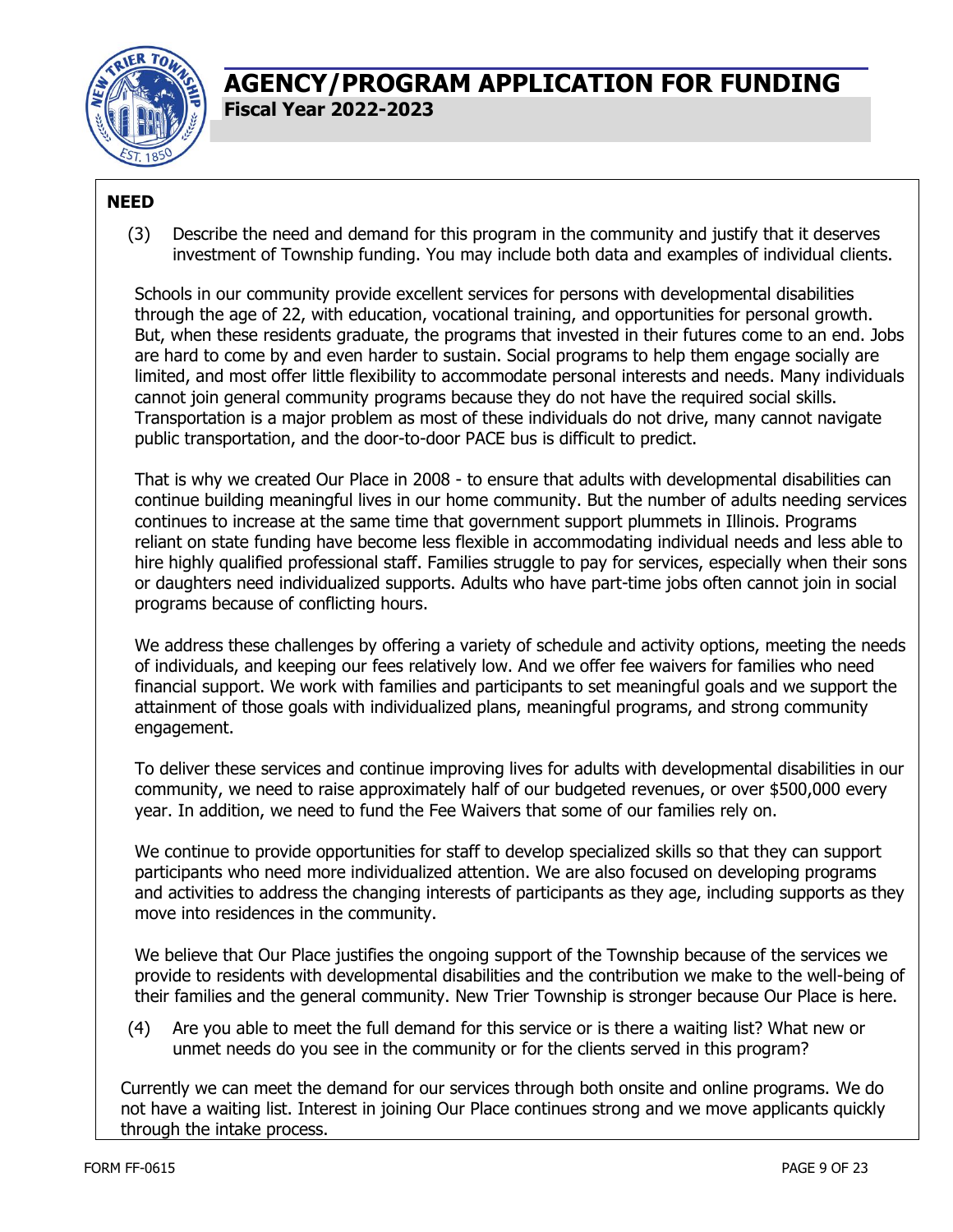

### **CAPACITY**

(5) Demonstrate that the program has the vision, personnel, and skills to successfully carry out the program and achieve its goals, objectives and performance measures. Summarize any major changes in staff or personnel.

Our Place has proven its sustainability through a vision that resonates with families and solid leadership. We have maintained balanced budgets, operating reserves, community support, and steady enrollment over 13 years. Management conducts solid financial planning and budgeting, with verification through ongoing Board review and professional audits. Our Place is committed to operating as a private agency so that we can avoid the uncertainties associated with reliance on state or federal funding and the related restrictions on program offerings.

Four key principles guide our financial planning to ensure sustainability:

- 1. Keep program fees low so that families can afford our services: we budget so that fees are 50 60% of revenues and raise funds to cover the difference.
- 2. Build a broad base of funding sources, including individuals, events, grants, and corporations. We have over 600 donors. All Board members donate and close to 90% of families donate.
- 3. Maintain reserves of 3-8 months of operating expenses to ensure program continuity if fundraising or fee revenues do not meet projections and to cover unanticipated expenses. We currently have seven months of reserves.
- 4. Keep administrative and fundraising expenses below 20% of total expenses. Currently these expenses are 15%.

We have a strong management team in place and an experienced professional program staff. Despite a tight employment market, we have been able to attract five new exceptional managers and employees in the past several months.

In early May of this year Judi Nealey joined us as Executive Director. During the prior 10 years, Judi served in several leadership positions at Campanelli YMCA in Schaumburg, moving up through development and marketing to become the Executive Director, a position she held for over six years. She has a passion for people with intellectual and developmental disabilities, strong management skills, especially in working with a top-notch professional staff, and solid development experience. Judi finds our mission and programs inspiring, sees great potential in our building, and is looking forward to heading up a capital campaign. She has already made her mark in all of these areas.

Two long-term managers who turned 65 retired after long careers and we hired even stronger professionals to replace them. Meagan Dunn is our new Program Director, bringing over 20 years of experience with North Suburban Special Education District. Meagan has done direct service with special education students, focused on behavior issues. She has built professional teams, collaborated on best practices to help individuals attain their goals, worked with parents and professionals to create person-centered plans, and ensured programs are effective.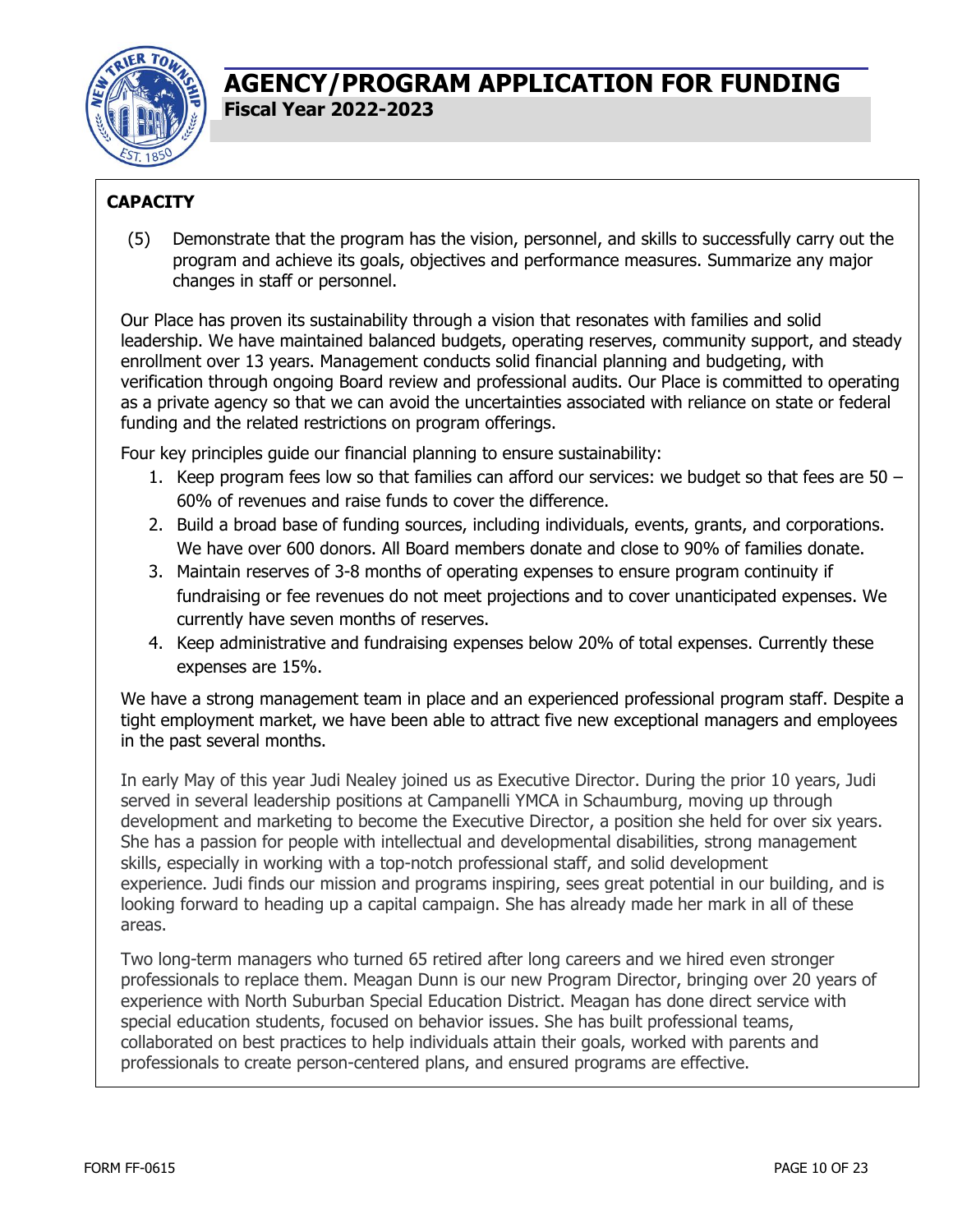

Megan Zegler is our new Finance and Administration Director and brings over 20 years of finance and accounting experience, including ten years in the nonprofit sector. Her accounting experience and attention to detail will provide the supports we need for expansion and a Capital Campaign.

Because we were able to fully re-open in-person this summer, ahead of projections, we also recruited two experienced Program Leaders who have already made an impact with their energy, professionalism, and commitment to our participants.

We have never been more optimistic about our future.

### **SERVICE STATISTICS/DEMOGRAPHICS**

(6) Who is being served by this program? Please provide a statistical breakdown of the number of clients served, the total units of service delivered, and costs per unit of service by filling in the chart below. Please state and define your unit of service for this program and why you chose it. To calculate cost per unit of service, divide the total number of units of service into the total budget for the program. (Suggestions for the appropriate unit of service are included in the proposal in the directions. For some programs you may wish to calculate cost per unit of service in more than one manner.)

(6a) Unit of service definition – one hour of program service for one participant

#### (6b) SERVICE STATISTICS – Please indicate fiscal year dates for each column

| PLEASE INDICATE FISCAL<br>YEAR/DATES IN EACH COLUMN | Prior Year 2020 | Present Year 2021 | Proposed Year 2022 |
|-----------------------------------------------------|-----------------|-------------------|--------------------|
| Number of persons served<br>(unduplicated count)    | 84              | 87                | 95                 |
| Number of units of service                          | 30,769          | 44,000            | 50,000             |
| Cost per unit of service                            | \$33.91         | \$22.87           | \$23.02            |

(7) What are the demographics of New Trier clients served in the prior year? (breakdown by community).

Glencoe – 5; Glenview in the Township – 1; Kenilworth – 3; Wilmette – 22; Winnetka - 11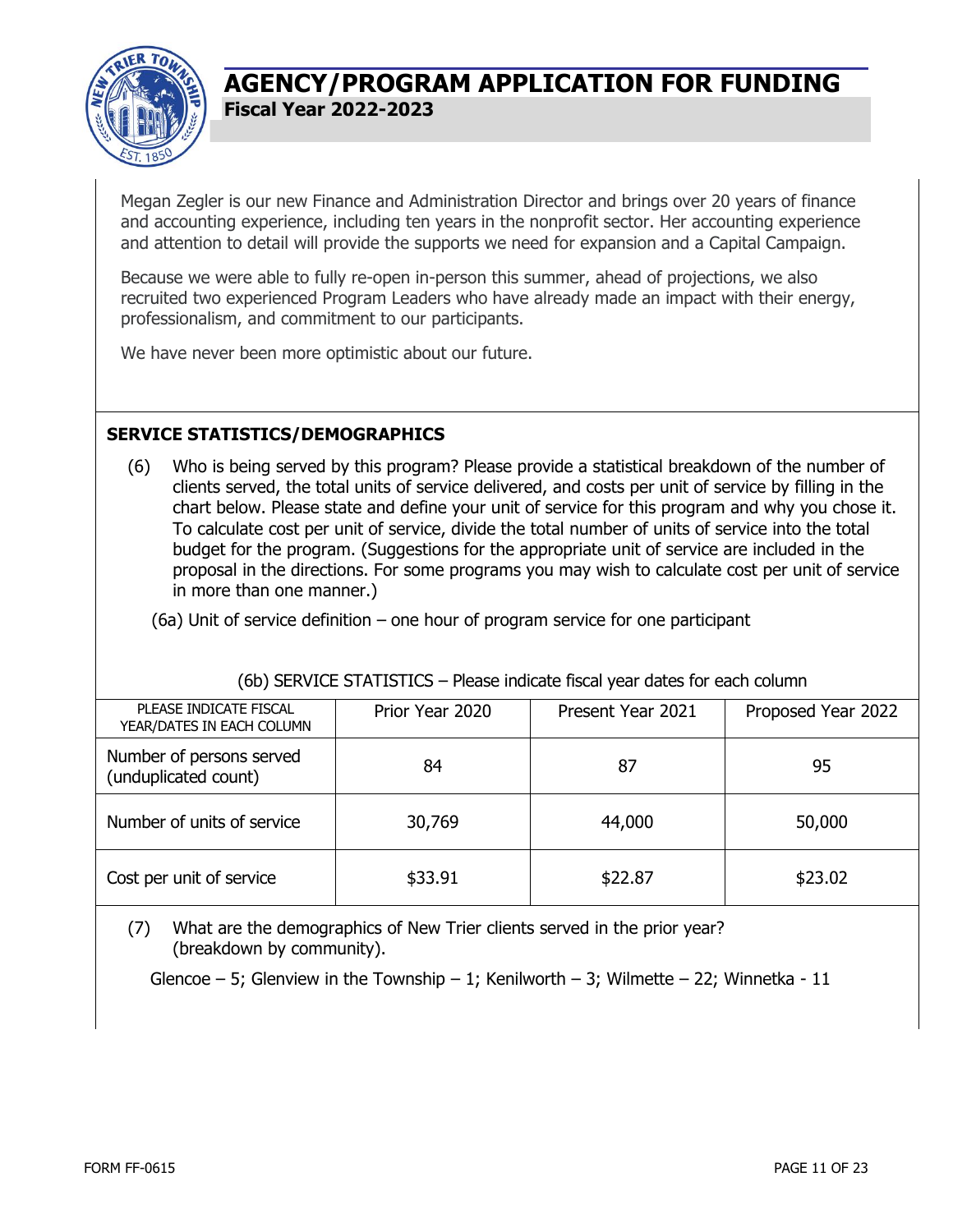

- (8) Total from New Trier Township (unduplicated). 42
- (9) New Trier Township clients are what % of total? 50%
- (10) Units of Service to New Trier clients. 13,742
- (11) Units of Service to NTT clients are what % of total 45%
- (12) New Trier clients age breakdown

Under 22 years old  $-7$ Over 22 years old - 77

#### **OUTCOMES/EVALUATION**

(13) What outcomes did you achieve for your clients in the prior year? Results should be clientoutcome based, specify a target level of achievement, the measurement tool that was used, the rationale for setting the target at a certain level, and a timeframe for accomplishment. Detail any

We use two evaluation systems to assess improvement for our participants and to measure the effectiveness of our programs:

- Individual and Program Outcome Targets: We expect annual personal growth for every participant and consolidate individual results to assess the effectiveness of our programs.
- Family and Participant Satisfaction Surveys: Two major indicators that the program is attaining its goals are family satisfaction levels and ability of participants to demonstrate improved social competencies when they are not at Our Place. We normally survey only the families but this year also surveyed participants.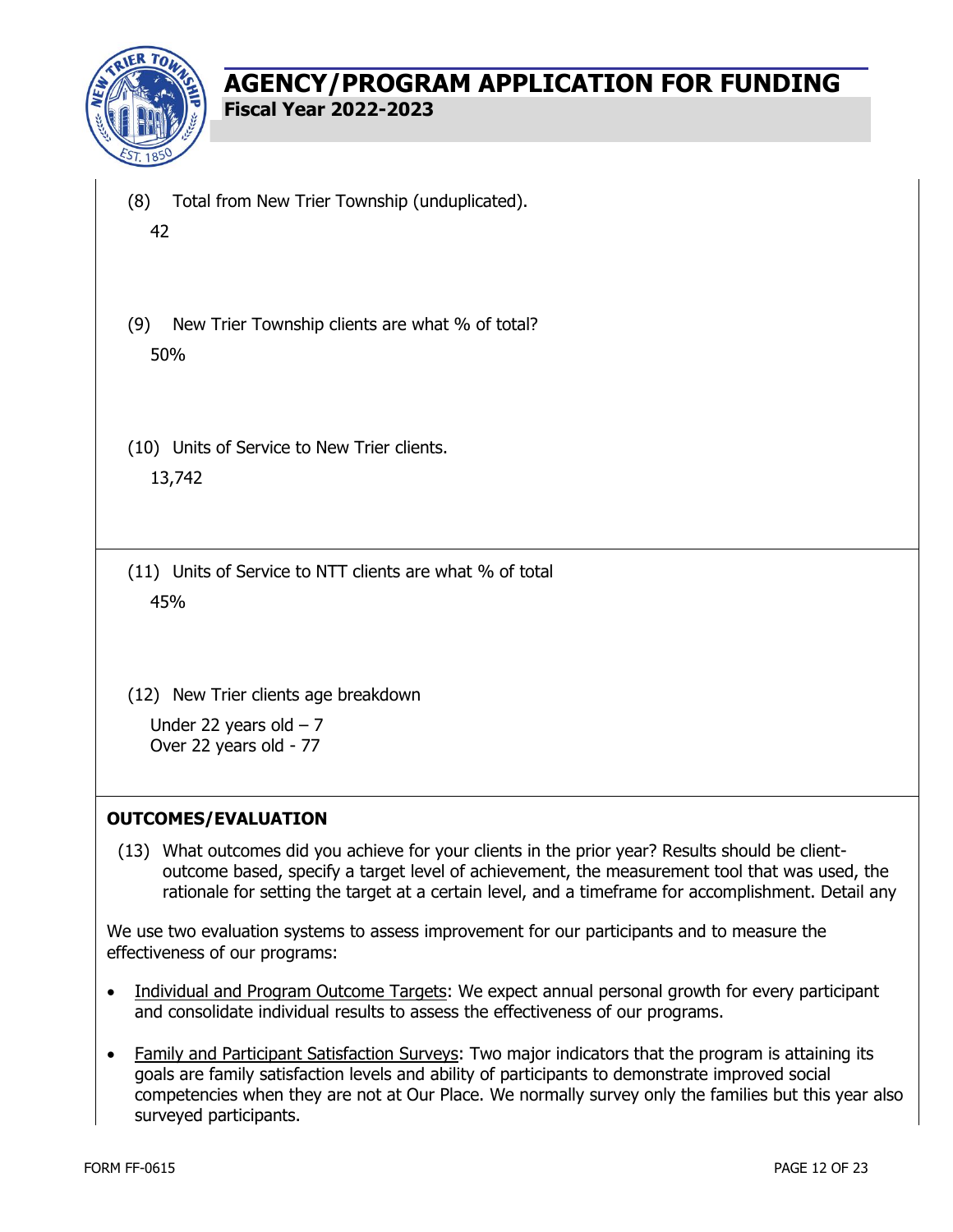

### **Individual and Program Outcomes:**

We assess progress for individuals by taking a benchmark measurement at the beginning of a session, tracking performance throughout the session, and then evaluating progress at the end of the session. Sessions run from 11 to 16 weeks. Achievement is measured using individualized indicators so that particpants are continually challenged to attain higher level skills. Staff collects the data and collaborates on a daily basis to make adjustments.

We target some level of improvement for every individual, and plan for measureable improvement for at least 80% of participants. Over the past year, we saw noticeable improvement among 90 – 100% of participants, both in online and in-person programs.

Some examples of individualized improvements and program effectiveness include:

- In swimming, we set a goal that every participant would improve in the areas of swimming ability, focus in following directions, and team spirit. At the beginning of the session, five of the ten participants were not able to do the simple drills or swim even a short distance in the relays. By the end of the session, all ten were able to follow the drills, swim in the relays, and focus during the team reflections and final meditation. The proficient swimmers had all improved their strength and stamina as swimmers and were doing longer relays. We plan to carry this model into our winter swim program.
- In Our Place Press, the participant written newsletter, at the beginning of the session participants tended to always write about the same topic, produce short articles, and offer only brief comments in the group discussion. By the end of the session, their articles were longer, covered more varied topics, and all members of the group shared in the group discussion. The conversations became livelier and more inclusive. We will improve the program going forward by increasing time in the group discussion to help participants grow in trying new topics and developing their articles to be longer.
- In Kitchen Kinetics we started with simple food assembly activities with pre-cut fruits and vegetables. The need for social distancing prevented close supervision so we could not support participants in cutting and other food prep skills. As the session progressed, social distancing and staff assistance limitations relaxed so we could add more complex activities, like using knives, mixing ingredients, using equipment like blenders. By the end of the session, even participants with fine motor limitations could safely use a knife, operate equipment, and assist in clean up. In the next session we will add more complex recipes so participants can prepare simple snacks and lunches independently. And we have added a Culinary Skills program to build upon these basic accomplishments.
- In online programs we saw participants improve their ability to follow directions in fitness programs, learn multi-step dance patterns, and follow instructions for writing and art projects. They also all improved in communicating through Zoom, sharing in conversations, and supporting their friends. Most became independently able to sign in and manage Zoom programs.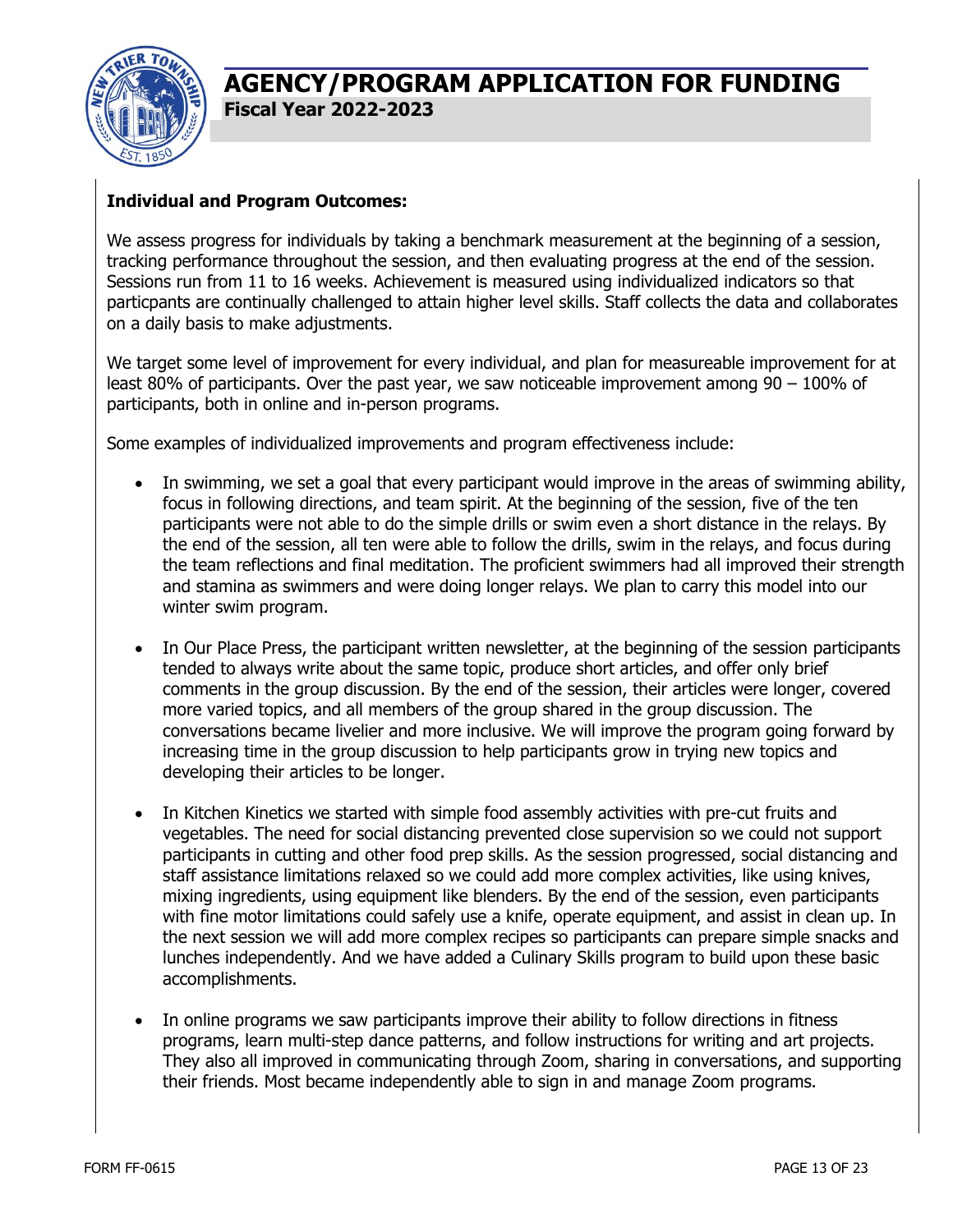

### **Satisfaction Surveys:**

We increased the frequency of surveys to three times over the past 17 months to help us plan the return to in-person programs and to adjust online programs to meet the needs of participants. The Family Satisfaction Survey covers a broad range of issues including evaluations of individual achievement, specific program interest, evaluations of staff effectiveness, and ranking of importance for various aspects of our programs. We aim for 90% ratings in overall satisfaction and improvement in participants' lives. This year we also conducted a Participant Satisfaction Survey seeking their satisfaction levels and aiming for 95% satisfaction.

The following scores were reported in the Family survey conducted in spring of 2021:

- 93% of families were very satisfied or satisfied with Our Place overall.
- 100% of families said their participant was leading a more meaningful life because of their participation in Our Place programs.
- 100% of families said their participant was more socially connected because of Our Place.
- 98% of families said they were very satisfied or satisfied with Our Place's response to Covid.
- 88% of families said the most important feature of online programs was connecting with friends. This was the highest ranked feature.

The following scores were reported by participants in the survey conducted in spring 2021:

- 100% of participants were satisfied with Our Place programs.
- 97% said that they have more friends because of Our Place.
- 94% said they feel they have a place to belong.
- 96% said they learn new things in programs.
- 84% said they were ready to go back into the community and to ride in the van. (At this point many had been vaccinated.)
- (14) What results are you committed to achieving in the present year? (If outcomes are the same as above, simply state that we hope to improve upon the past year's results)

We hope to improve upon last year's results. We also plan to begin the certification process with the Council for Quality and Leadership this year with our new Executive Director and Program Director in place.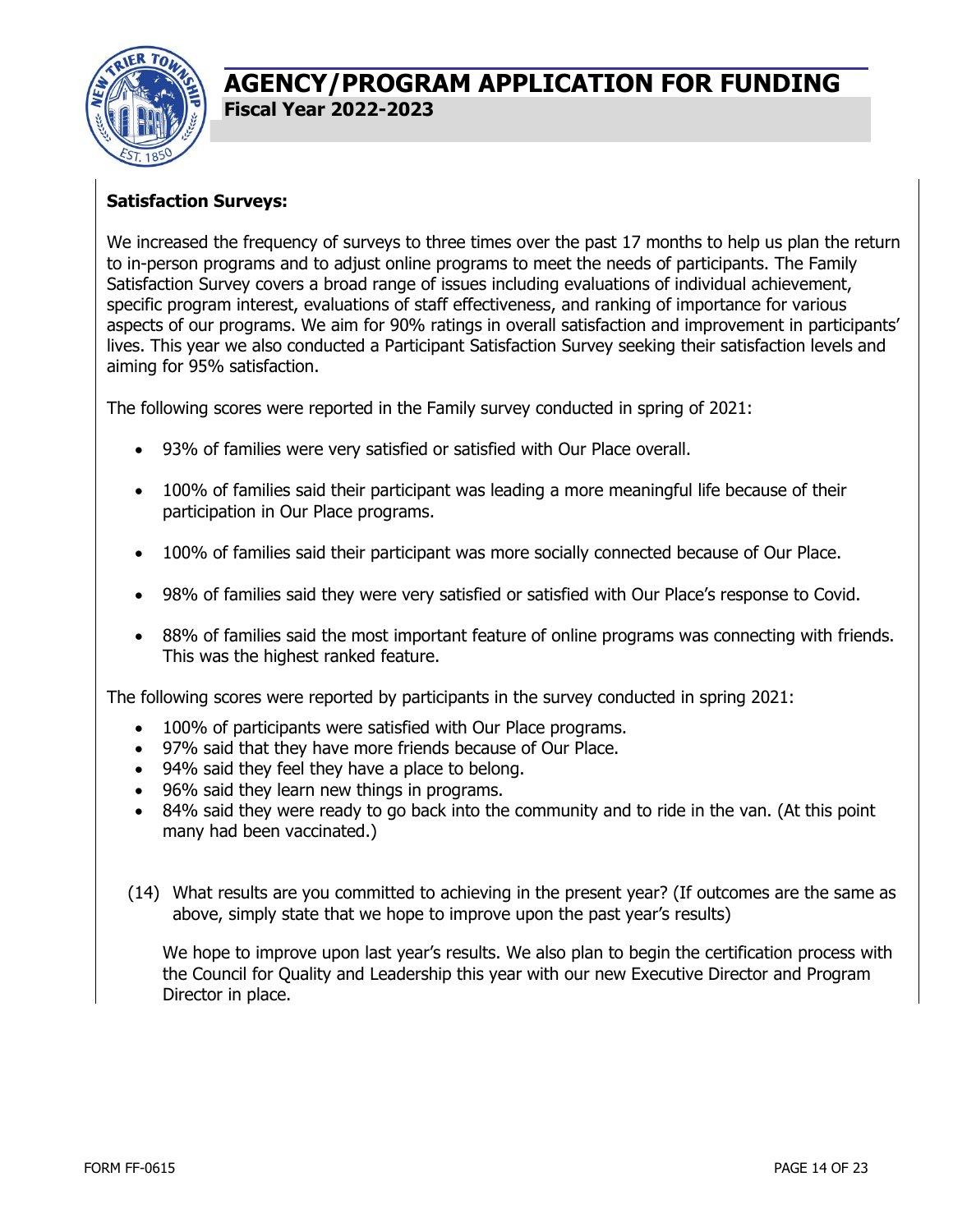

(15) Are there any other program effectiveness/evaluation measures you think are important, such as customer/client satisfaction surveys, quality of service measures, or other indicators? Please describe.

Direct Reporting to Families: Staff mentors check in with families and participants regularly to discuss individual goals and progress and to recommend program activities.

Information sessions and personal outreach with Transition Programs at area high schools and NSSED: This enables us to determine participant needs and discuss current practices and areas for collaboration. New Trier High School shortened its day for summer and fall and encouraged families to sign up for Our Place programs.

Ongoing assessments with vocational partners and community centers: This ensures we are performing vocational services well and are seizing opportunities to expand community integration.

#### **CHANGES/CHALLENGES**

(16) What changes or challenges (legal, socio-economic, demographic, financial, political or other) did the agency, program, and clients face in the prior year? How did you respond? What challenges or changes do you anticipate in the present year? (If changes/challenges were the same for all programs, do not

The major challenges we faced this year were tied to the pandemic.

#### • **Balancing physical and mental health of participants:**

The first priority in addressing the pandemic was assuring the physical safety of our participants and staff. As required by the governor, we closed our in-person programs in mid-March of 2020 to stop the spread of the virus. We quickly realized that the emotional and mental health of participants was also a compelling challenge.

In normal times, over 40% of our participants experience anxiety, depression, OCD, and sleep and eating disorders. In the first week of the shutdown, we saw the severity of these conditions increase for those already experiencing them, and an increase in the number of participants suffering these conditions. This was especially troubling, because most of our participants were already socially isolated to some degree.

Many parents told us that returning to in-person programs was essential for the mental health of their sons and daughters. So we resumed in-person programs at Our Place in gradual, safe ways while retaining a full online schedule for those not ready to leave home. We implemented strong safety measures so staff felt comfortable returning.

Last fall when cases surged, we considered closing for two weeks, as many schools and agencies were doing, to curb the spread. We reached out to every family attending in-person programs to assess their views. All but one family said they wanted us to stay open. The risk of returning to social isolation was greater than the risk of contracting the virus because their participants could not tolerate online programs. The one family who chose to keep their daughter home said she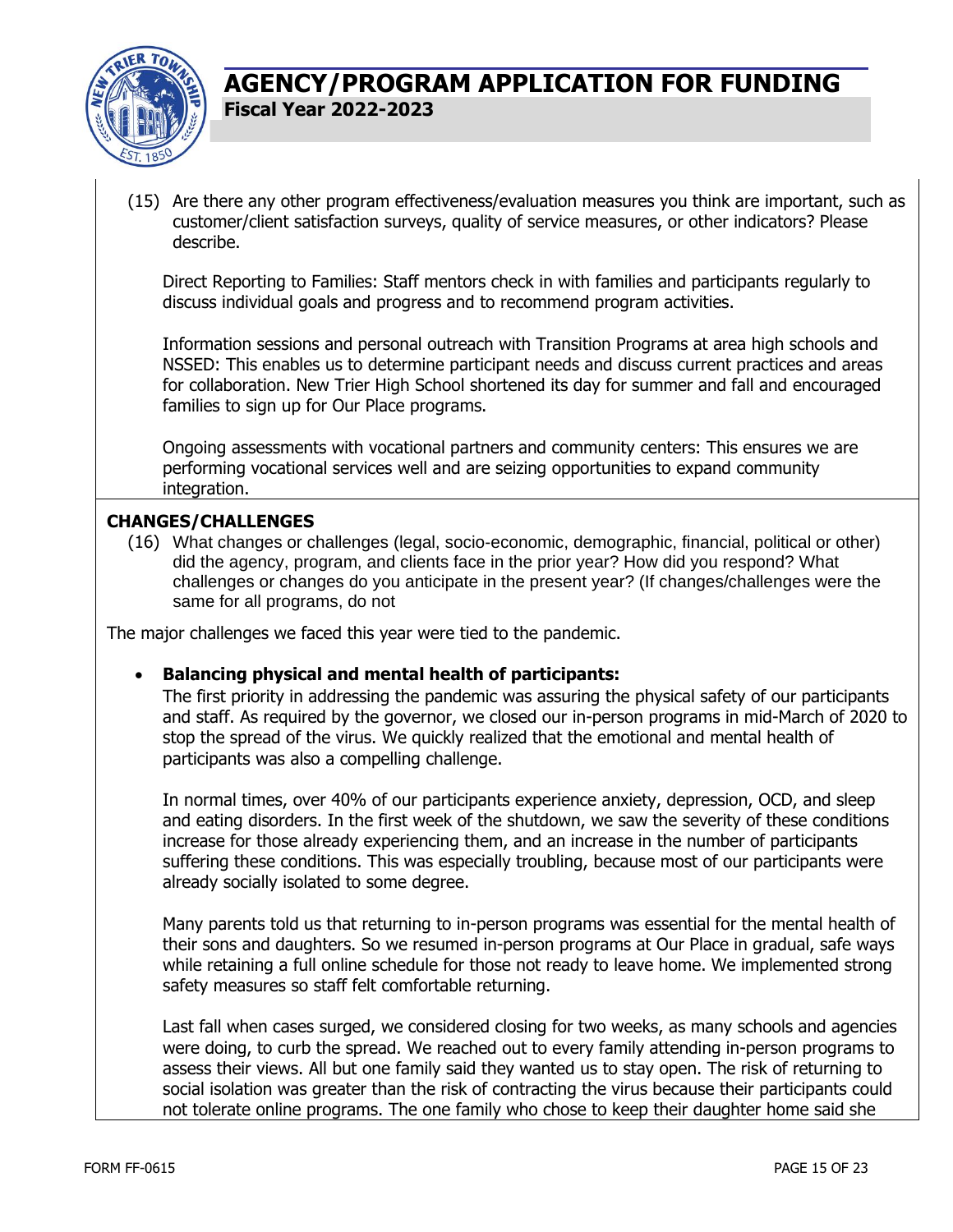

was comfortable online and often joined Zoom programs after a full day at Our Place. She was back in-person in a few weeks.

This summer we required participants to be vaccinated. We had arranged for all staff to receive vaccinations in early spring. This enabled us to return to community outings and to somewhat reduce social distancing requirements. We saw a significant increase in social emotional wellness – and everyone was happy to see participants' smiles again as we relaxed mask requirements.

We now face the challenge of the Delta variant surge and the recommended return to stricter safety protocols, including mandatory masking. Many of our participants struggle with wearing masks for a long period of time because of sensory, breathing, and speech issues. These are the same participants who most need the social connections of being at Our Place. For now, we are prioritizing participation for all and strongly recommending masks while indoors at Our Place. We encourage participants, staff and volunteers to wear masks, but we are not making mask wearing mandatory. We spend as much time outdoors as possible and require masks while in the vans and at community venues. We know we can trust the strong community of families and staff to protect each other. We have told families that this policy could change at any time depending on the risks of spreading the virus.

We've learned to be fluid, to communicate openly with our families, and to make sure we address the complex needs of our participants and staff. We know this challenge will continue into the next year.

#### **Staffing: Keeping staff fully employed and hiring an Executive Director:**

From the first days of the shutdown, our Board made a commitment to try to keep all staff fully employed and insured. We felt this was important so that we could maintain the trusting relationships participants had with staff in a time of crisis and to be able to resume in-person programs as soon as it was safe. No one expected that the shutdown would last as long as it did. We had depleted our reserves with the cost of the renovations, but received a PPP Loan to cover 10 weeks of payroll. Our staff did not return to full time status for over 24 weeks. We were able to keep every person fully employed and insured because of tight Board management and generous donations from families and donors, including the support of the Township grant.

We know the employment market is difficult. We have lost four young program staff members, which is in line with economic predictions. But we have been able replace them with even stronger professionals. Additionally, we were able to replace our two retiring senior managers with highly competent professionals.

We put our search for a new Executive Director on hold last spring because of financial uncertainties and the need to ensure the ED could connect with our staff and participants in person. By January 2021, we saw that we had rebuilt some reserves and would be able to expand in-person programs. With a careful search, we were able to attract the perfect Executive Director who started in May.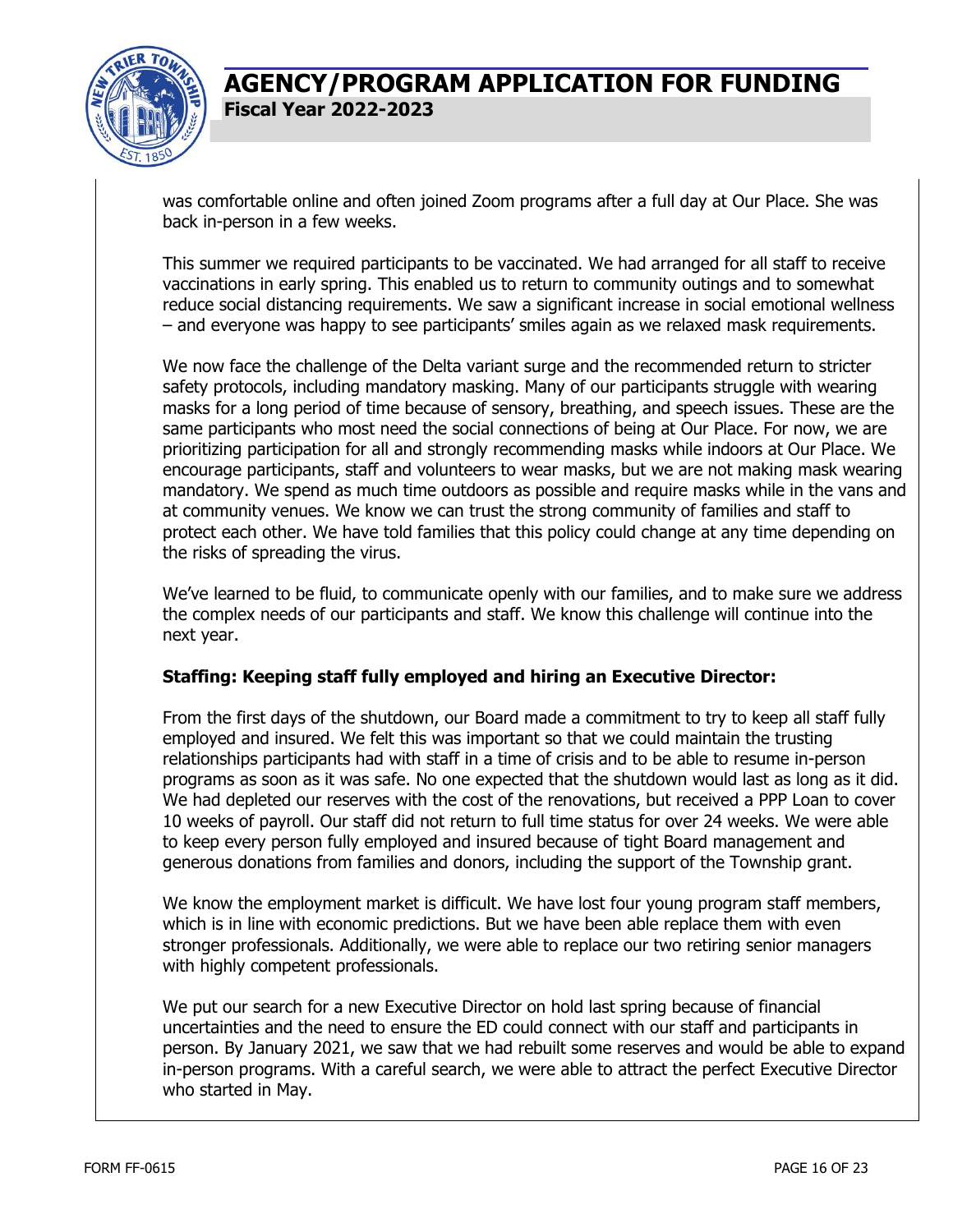

We know employment issues will continue to challenge us in the coming year, but feel that our commitment to our staff, attractive salaries and benefits, financial stability, and strong programs will enable us to be competitive in hiring.

#### **Financial Stability: Capital Campaign**

The past year has been filled with uncertainty requiring hard decisions. We were six weeks into our major renovation project last March when we were forced to shut down. We had committed all of our reserves to the project, but were expecting strong fee revenues in late March and income from our annual event in early April. These would help us meet operating expenses. We did not charge fees for the Spring session, even though we started online programs within two weeks. Many families sent in payments to help us survive. We took the benefit online and reached our goal. These two financial supports enabled us to survive into summer. We also got a PPP loan so were able to meet payroll for 10 weeks.

The irony of the situation was profound. We had always carried operating reserves to protect us from just these unexpected events, but had never needed to draw upon them. The Board stepped up, conducting cash flow analyses and considering cost-cutting options on a monthly basis. We followed every penny and set plans to ensure revenues, including from program fees. Within a few months we knew we would likely survive if the Covid situation did not get worse. The next challenge was to rebuild reserves. Through aggressive fundraising efforts and the offering of meaningful programs that families were willing to pay for, we survived the crisis.

We found that the renovated space enabled us to reopen safely and quickly. This reaffirmed the decision to make our permanent home in central Wilmette at the Community Church. And it enabled us to bring back our participants and welcome new ones to our programs, which ensures a fee revenue stream. We hope that our donations from individuals remain strong this year but recognize that many people may have increased their donations in 2020 to help us survive. Now that the crisis has passed, and the urgency appears to be gone, these donations may decline in 2021.

Our next financial challenge is the Capital Campaign to purchase the building. We have less than three years to raise the funds to purchase the building and set aside sufficient reserves to cover maintenance and major repairs that may arise.

#### **RECOMMENDATION RESPONSES**

(17) How did you respond to the recommendations made by New Trier Township, if any? Please describe in detail. (These are contained in the funding letter you received in June).

#### **Make accommodations for clients who don't respond well to online services**

In our online programs, we've made many accommodations for participants who initially did not respond well to online programs. For those who found the Zoom screen too stimulating, we created one-on-one chats with staff, small discussion groups over lunch, and check-in phone calls. For those who needed less conversation and social interaction, we created visual programs where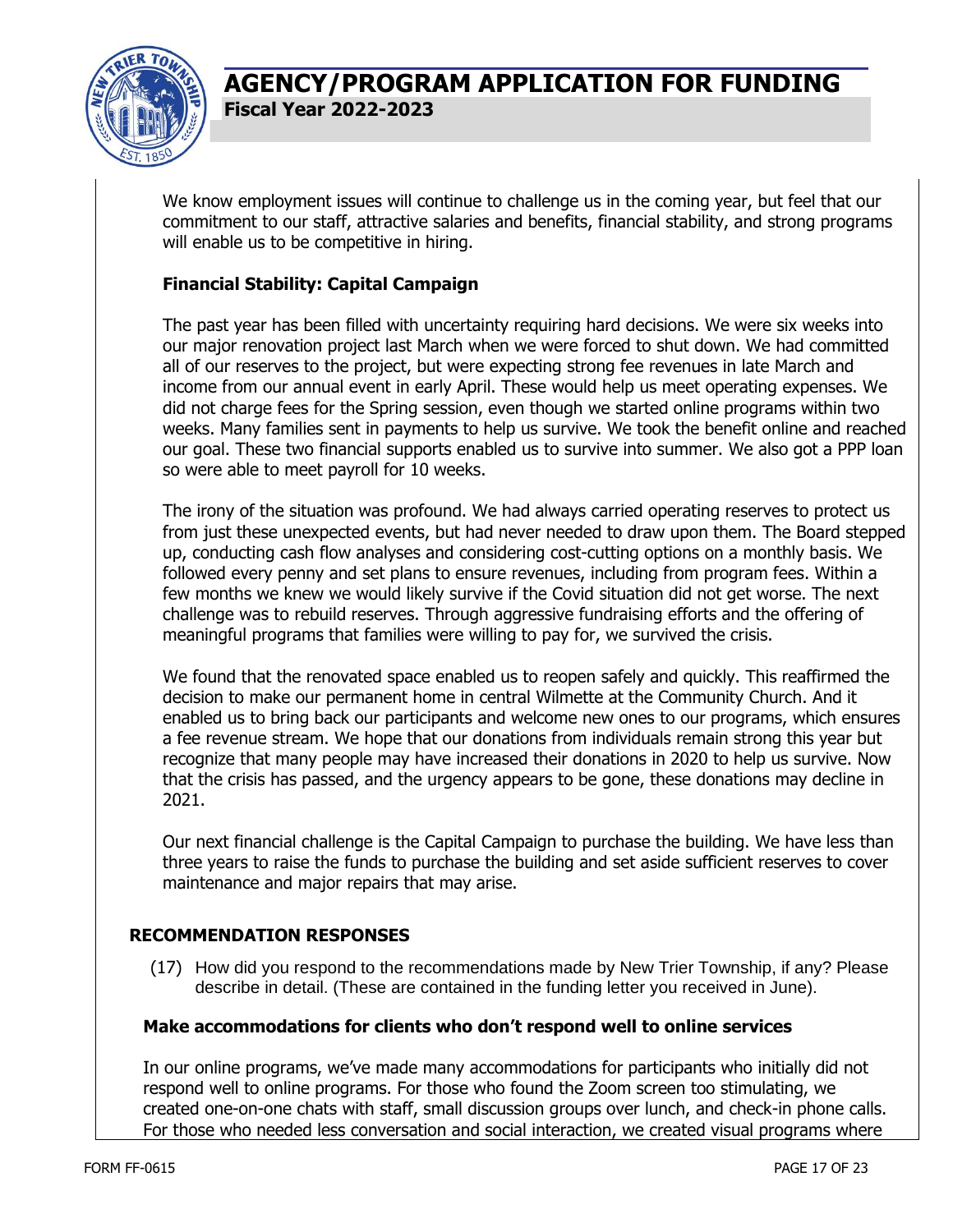

they could draw, listen to stories, or dance. We still offer those programs and continue to have a strong participation rate. Four participants are still not ready to return to in-person programs but are very active in online programs.

For those who needed more personal connections, we started in-person programs with strong safety protocols. We started gradually last July with small groups outdoors. In early September of 2020 we launched in-person programs at Our Place, with two sessions per day, for two and a half hours each. Programs were open to all participants who could wear a mask and maintain social distancing. We lengthened the day to five hours in January and this June we were back to a full day of programming, from 9:30 am till 5:00 pm five days a week. We required vaccinations for all staff and participants for the summer session and so were also able to offer many programs in the community. Most of our original participants have returned to in-person programs. Those who have not are in institutions that don't allow them to leave, have moved away, or increased their work hours, or are not ready to return yet. We've added more new participants to more than make up the difference and currently serve 87 participants versus 84 in 2020.

#### **Offer more in-person programming while ensuring safety of participants and staff**

This September we will continue a full schedule of programs on weekdays, from 9:30 am till 5:00 pm. and are adding in-person Saturday Socials several times per month. We anticipate that if the virus remains under control, we will be able to offer Saturday socials every week starting in January. We continue our strong safety protocols, including medical grade air purifiers, social distancing, hand sanitizing, disinfecting throughout the facility, and continual monitoring of CDC and Illinois Department of Public Health advisories.

#### **Make efforts to serve clients on a broader spectrum of disabilities**

We make every effort to serve participants regardless of their ability and currently have a diverse group of individuals. The only disqualifications for participation are violent physical behaviors that could harm the individual or others and significant medical needs that require nursing care. Staff members who have joined us from other agencies serving adults with developmental disabilities are surprised at the diversity of our participants.

- Over 25% of our participants have significant verbal communication challenges. Ten are nonverbal, and only four of them use an adaptive communication device. An additional ten to twelve participants have atypical language. Five have apraxia, which is a neurological disorder that interferes with language.
- Over 70% of our participants exhibit behaviors on the autism spectrum. Most of these individuals have dual diagnoses and additional physical and mental complications.
- Sixteen individuals have seizure disorders, including five with epilepsy.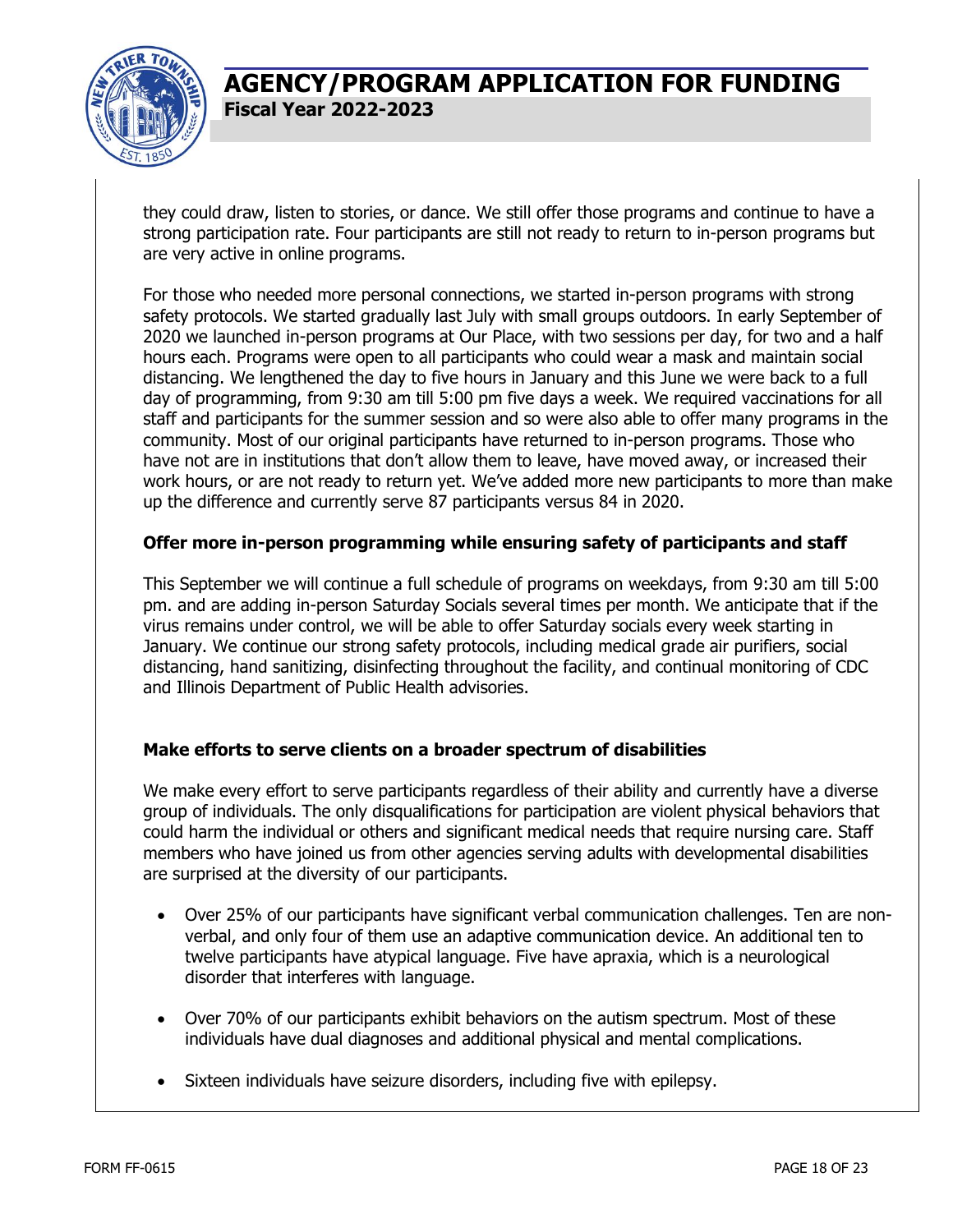

- Close to 30 have anxiety issues that require regulation throughout the day, including individualized staff support.
- Four individuals have mobility impairments. One uses a wheelchair and two use scooters.
- Four participants have hearing impairments which affect their ability to speak in ways that can be understood
- Two individuals have visual impairments and are classified as legally blind.
- Eighteen participants have food allergies or dietary requirements that require supervision by staff.
- The families of seven individuals have reported to us that their children have rare syndromes, with multiple medical, mental and physical complications.
- Two individuals have Type 1 Diabetes, and are insulin dependent. When they joined Our Place, no other program would serve them.

#### **Report on efforts to increase utilization of building**

We are currently fully utilizing the 8,000 square feet of space we lease in the building. When we first returned to in-person programs, we only used the newly renovated space. It has highly effective HVAC systems and enough room to allow us to maintain physical distancing. We added medical grade air purifiers to all rooms and high efficiency filters to all HVAC systems, including those in the older part of the building. So now we can use the upstairs art studio, computer lab, and program rooms. We created a Zoom room where staff conducts online programs. We also built an outdoor garden so we can hold many programs there and on the lawn.

#### **Status of possible purchase of the building**

Our lease stipulates that we have until July of 2024 to raise the funds to purchase the building. We have a \$600,000 credit against the purchase price to recognize the investment we made in the building. We are in regular conversations with the Church leadership and both they and the Our Place Board continue to plan for a purchase in 2024. We are planning to launch our Capital Campaign in early 2022 to fund the purchase.

#### **Plan for future succession of long term board president**

We are taking a two-pronged approach to a succession plan: creating leadership opportunities for targeted Board members and developing a strong Executive Director. We are seeing major advancement in both of those areas. One of our Board members is a strong leader and is preparing to take on the role of Board President in the next couple of years. She has many years of experience in nonprofit board management and a personal commitment to our mission. She is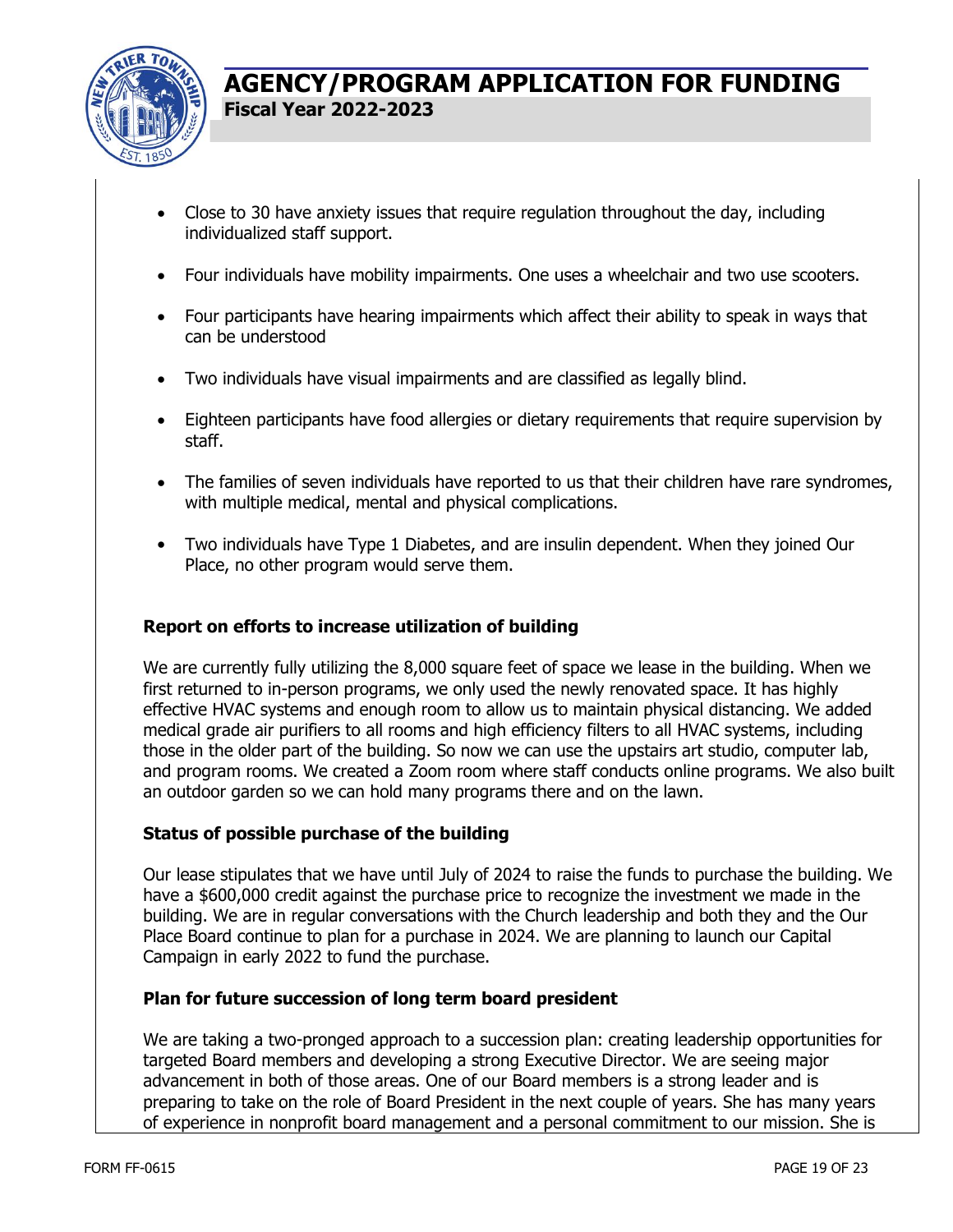

on the Executive Committee, heads the Governance Committee, and is engaged in the Program and Development Committees. She is planning to recruit new Board members and is working closely with the current Board President and the Executive Director on all key issues. Our new Executive Director hit the ground running when she joined us in May. She is an accomplished leader with proven management ability and excellent communication skills. She has motivated our staff, hired two effective managers, and is building relationships with our families, donors, and key community members. The founder and current Board President plans to stay involved as a volunteer after the transition and for as long as she can be useful.

### **RESOURCES/BUDGET**

(18) What non-financial resources are required to deliver this service? Specify staffing/volunteer requirements, budgetary needs and other resources, inputs, and/or community partners that are needed for this program. If the Township is unable to fund this program at the desired level, what will the impact be on services? Describe how your program will or will not continue without investment by the Township. Complete the attached budget forms. Were any cost reduction measures implemented in the prior year? If there is a sliding fee scale for this program, please attach it and indicate how many clients paid each fee level.

**Specify staffing/volunteer requirements, budgetary needs and other resources, inputs, and/or community partners that are needed for this program.**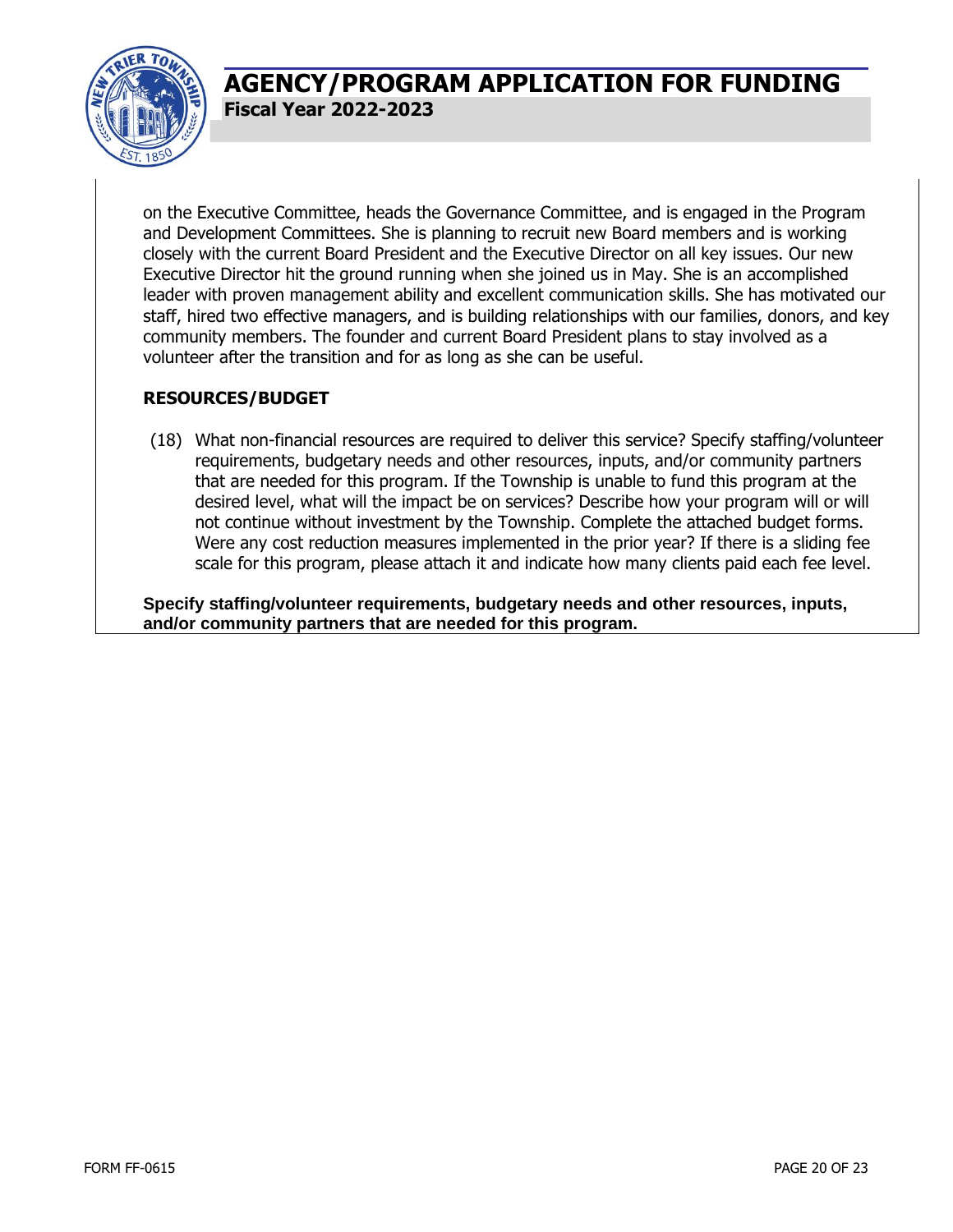

#### **Volunteers and Partnerships**

• Peer volunteers are critical to our success because they provide modeling and friendship to our participants, especially in improving their social skills. New Trier High School, Loyola Academy, and North Shore Country Day School provide volunteers. All of these schools are eager to restart volunteer activities this fall.

• Adult volunteers from the community assist in both direct program activities and in fundraising, managing the annual event, and developing community partners.

• Other non-profit agencies provide volunteer opportunities for our participants to develop work skills and integrate in the community. While many agencies are cautiously resuming programs, we are excited to be returning to the Township food pantry in September and are in discussions with Three Crowns Park, the Winnetka Thrift Shop, and Glencoe Public Library to resume programs when feasible.

#### **Staffing Requirements:**

- To ensure that participants achieve their goals and that we provide person-centered services, we maintain a low staff to participant ratio and provide professional staff development.
- We also provide focused support for those individuals with emotional and behavioral issues. Our new Program Director is experienced in behavior management and has already started developing plans for participants. We have hired specialized staff, added a quiet room, and are developing specialized programs to address these needs. As these individuals improve their skills they will be able to join the larger groups at Our Place and integrate more fully in programs that take place in the community.

#### **Budgetary needs and resources:**

- We continue to focus on maintaining a healthy balance of revenue generation from program fees, events, donations, and grants. We are focused on increasing individual donations and especially major donors. The Township grant is now 13% of our total revenues, a rate that will continue in 2021 with a grant of \$135,000.
- We maintain fees at a competitive level so families can afford our programs. Therefore, fees generate only 50 - 60% of revenues.
- We budget to have financial reserves of three to eight months of operating expenses. The importance of that policy was reaffirmed with the Covid shutdown when we did not charge fees for the spring session and had committed all of our existing reserves for the renovation. Through careful monitoring we have been able to rebuild and now have seven to eight months of operating reserves.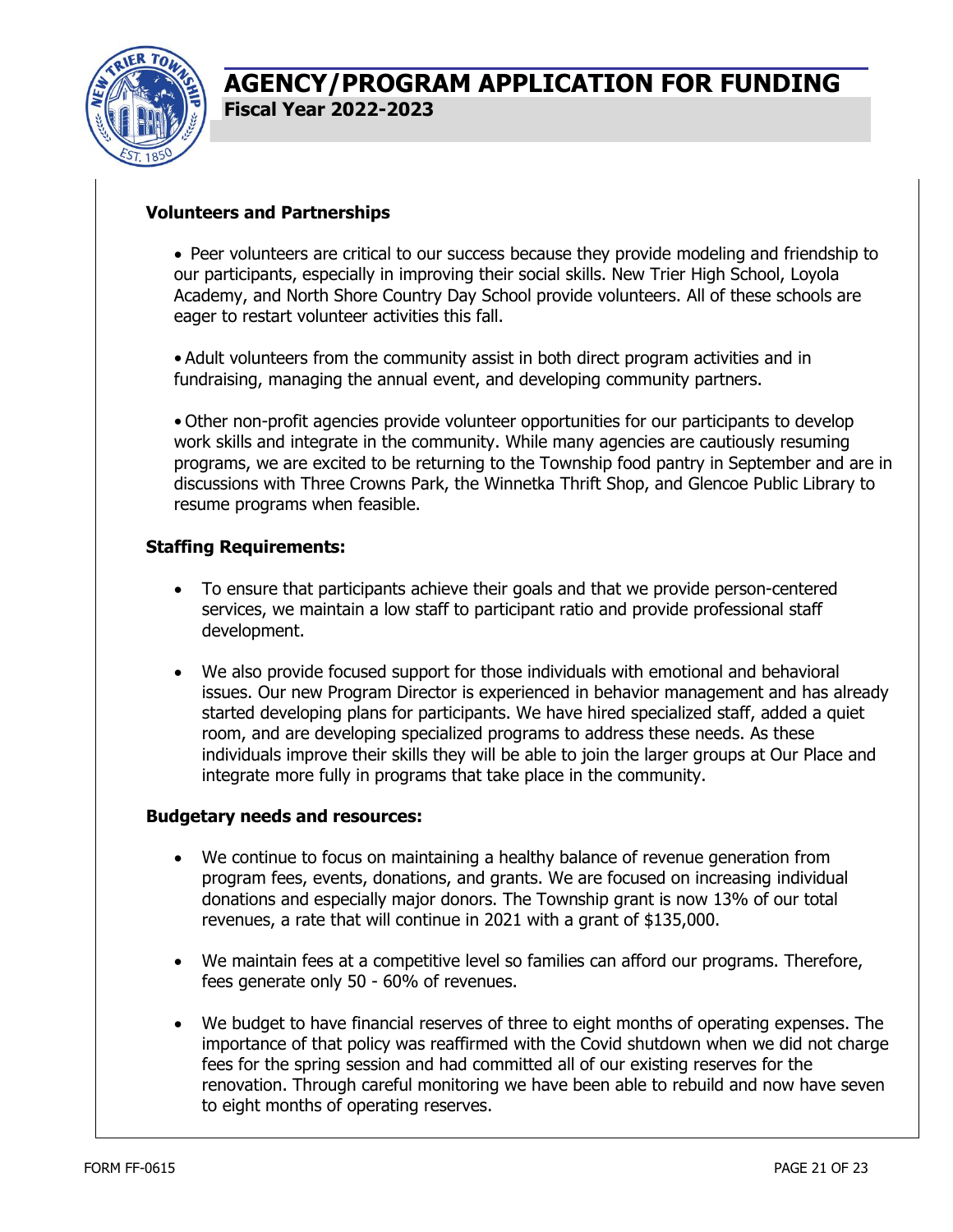

**If the Township is unable to fund this program at the desired level, what will the impact be on services? Describe how your program will or will not continue without investment by the Township.** 

#### **Township Investment:**

Township funding is vital to our program from both a financial and community support standpoint. We have made significant advances in broadening our base of individual, community, and foundation support over the years. As our participant base has expanded to include 14 communities, we receive financial support from those families and communities outside the Township.

We continue to rely on the Township's grant to deliver services to residents of our community and to provide programs at an affordable rate. Township families face a significant financial burden. Many do not receive state funding and must therefore pay the equivalent of a college tuition every year to support their adult children who have disabilities.

The Township investment per resident served was \$3095 in 2020, with 42 Township participants. With this support, families can access close to 40 hours of in-person programs per week and 25 hours of online programs at Our Place.

The cost to families for programs at Our Place is \$15 per hour in-person and \$13 per hour online. This is well below the cost of personal care in our area of \$18 - \$25 per hour.

If we did not receive funding from the Township, we would likely have to reduce staff, decrease program hours, curtail community-based programs, and limit the number of participants served.This would have a dramatic and negative impact on Township families.

#### **Complete the attached budget forms. Were any cost reduction measures implemented in the prior year?**

As we return to full in-person programming we are evaluating all of our costs but have not had to implement any cost reduction measures.

#### **If there is a sliding fee scale for this program, please attach it and indicate how many clients paid each fee level.**

We do not have a sliding fee scale, but offer fee waivers for families who request financial support. We also reach out to families if they decrease their participation to determine if they would register for more programs with financial support. We pay special attention to Township residents in granting fee waivers.

(19) If your program or agency budget request represents an increase from last year, please explain the reason for the change and what the increase will be used for.